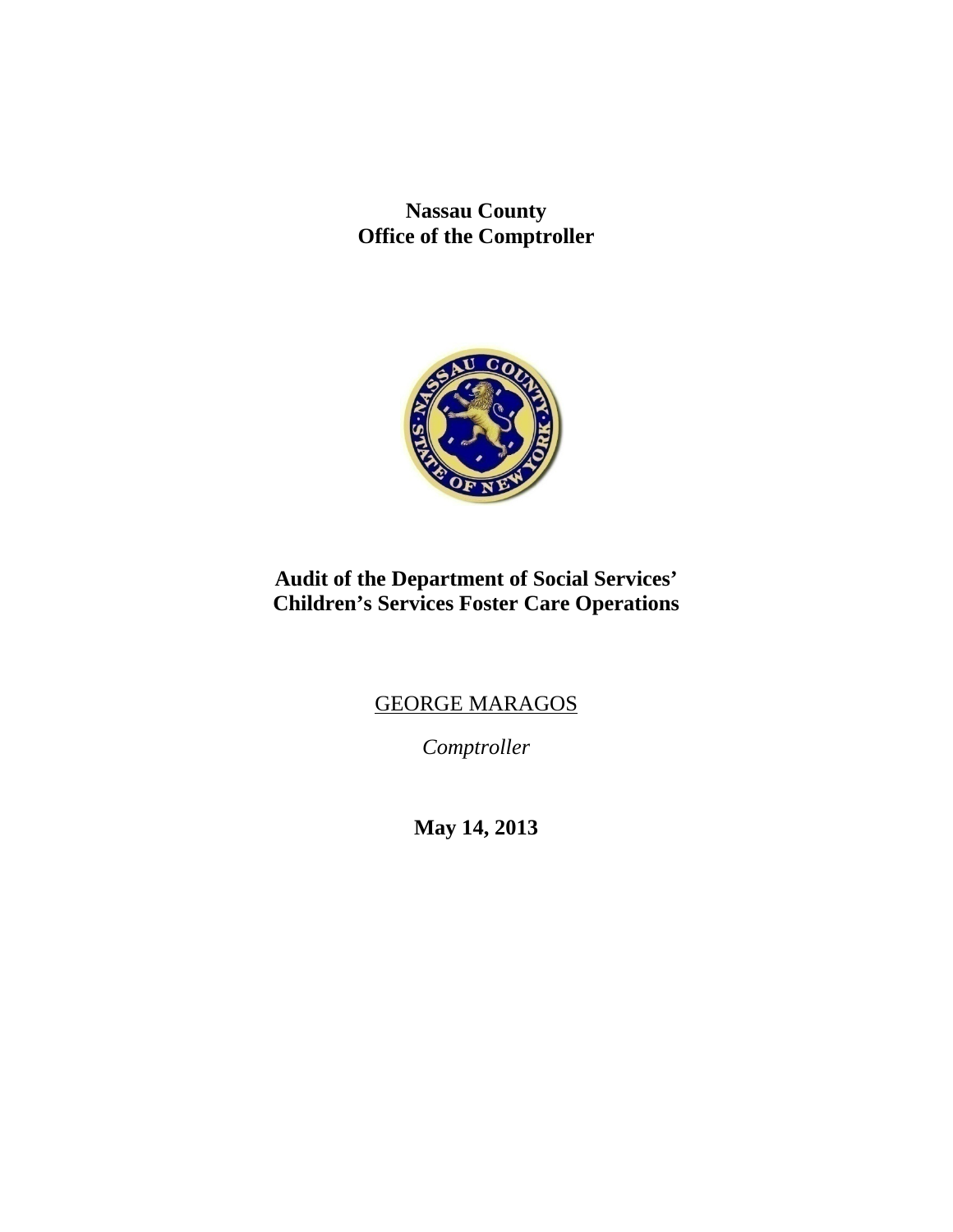# **NASSAU COUNTY**  *OFFICE OF THE COMPTROLLER*

# **George Maragos**

*Comptroller* 

Steven L. Labriola *Chief Deputy Comptroller* 

Jostyn Hernandez *Director of Communications* 

Christopher Leimone *Counsel to the Comptroller*

Sergio Blanco *Counsel to the Comptroller*

Review Staff

JoAnn Greene *Director of Field Audit* 

Linda Leung *Senior Project Manager* 

Vincent Abbatiello *Assistant Director of Field Audit* 

> Brian Fredericks *Field Auditor*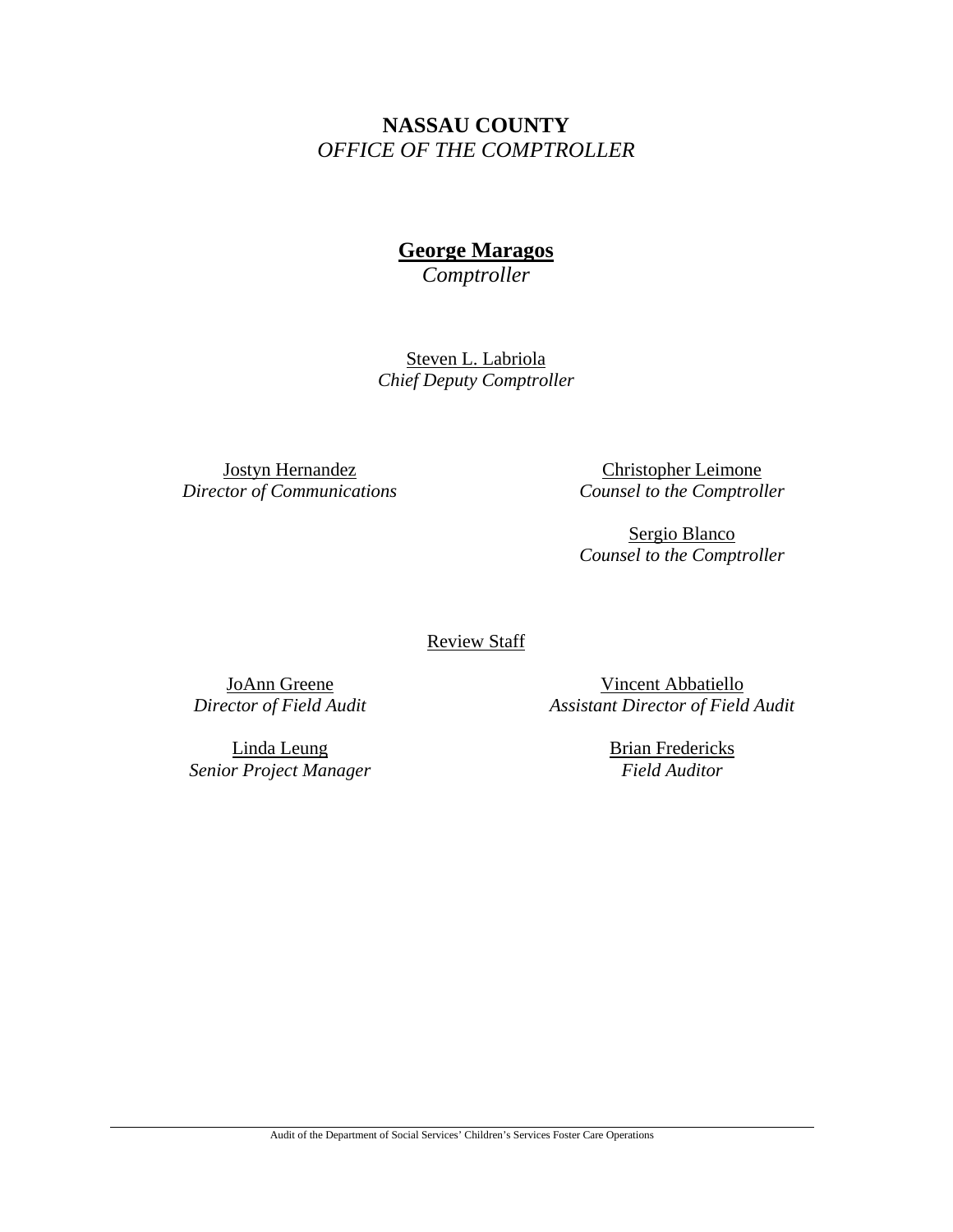### **Introduction**

The mission of Children's Services is to provide a safe and nurturing environment for children through placement in a foster setting. Children will remain in foster care until their parents are able to care for them or will be placed in a permanent family in accordance with Federal and State Laws. Foster care is intended to be a short-term situation for a child until a permanent placement can be made. The goal is to reunite the child with their biological parent(s) or other family, or if it is in the child's best interest, to place the child in adoption (in accordance with the Adoption and Safe Families  $Act)^{1}$ .

### **Purpose**

The purpose of our review of the Department of Social Services' Children and Family Services Unit ("Children's Services") was to determine whether foster care services were effectively and appropriately performed and if children were adequately monitored as required by Federal and State laws and regulations. We reviewed the Children's Services' operations for compliance with applicable Federal and State Laws and Regulations.

### **Summary of Significant Findings:**

- caseworkers did not make all required contacts with children, biological parents and foster parents as required by New York State  $Law^2$ ;
- at various points during the audit period, some caseload levels exceeded the limits recommended by the New York State Office of Children and Family Services;
- twenty nine percent of case documents were not entered into the New York State Connections system<sup>3</sup> within the seven day requirement<sup>4</sup>;
- field logs are not adequately maintained to account for caseworker time in the field and details of time spent with children;
- DSS contracted with a foster care service provider without a New York State aid rate determination, as required for State reimbursement, which resulted in a non-reimbursable expense of at least \$21,314;
- DSS used a foster boarding home that was not recertified in a timely manner resulting in a loss in Federal funding of at least \$2,266 to the County, but more importantly, may have been a safety risk to the child housed there; and

 $\overline{a}$ <sup>1</sup> Adoption and Safe Families Act of 1997, Public Law 105-89 105<sup>th</sup> Congress.<br><sup>2</sup> Naw York State Codes, Pulse and Begulations, 19NYCPB, section 441.21

<sup>&</sup>lt;sup>2</sup> New York State Codes, Rules and Regulations, 18NYCRR, section 441.21. Casework contacts and Title IV-B, Subpart 1 of the Social Security Act, section 422(b) (17) that requires that foster children are contacted on a monthly basis.

<sup>&</sup>lt;sup>3</sup> New York State Connections system maintains all foster care records.<br><sup>4</sup> Children's Services Foster Care Program Quarrieux Manual requires ca

Children's Services Foster Care Program Overview Manual requires case documents to be entered in Connections system within seven days.

Audit of the Department of Social Services' Children's Services Foster Care Operations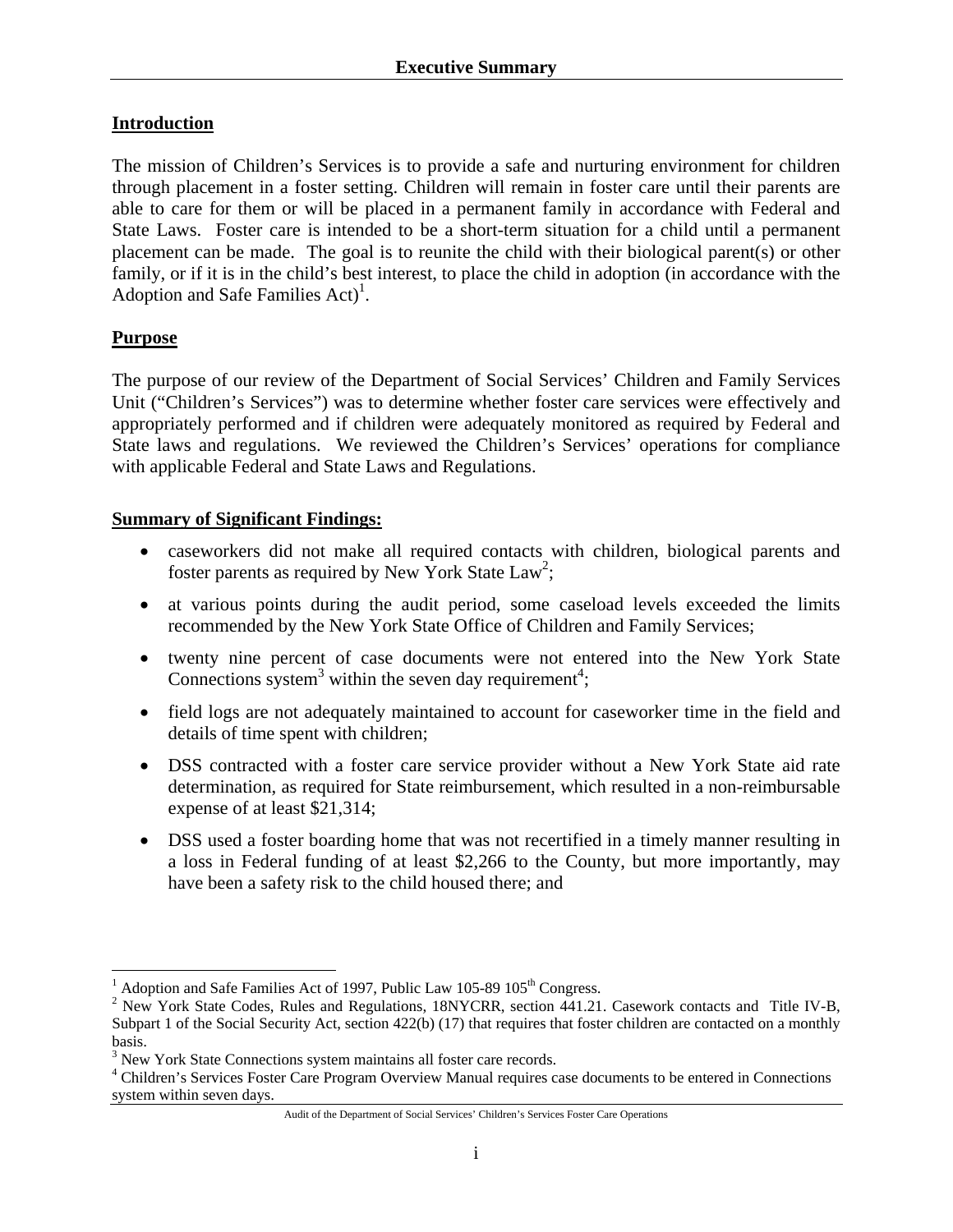• movement forms were not entered on a timely basis which can result in payments to more than one service provider for the same child.

#### **Summary of Significant Recommendations:**

DSS should ensure that:

 $\overline{a}$ 

- monthly caseworker contact with children, caregivers and biological parents are made and documented in the New York State Connections case record<sup>5</sup>;
- foster care caseworkers' caseloads achieve the goal of 11-12 children per caseworker per month as recommended by the New York State Office of Children and Family Services;
- case documents are entered into the New York State Connections system on a timely basis;
- standardized field logs are used and completed to account for caseworker time spent in the field and details of time spent with children;
- contracts with service providers that have established Maximum State Aid Rates to ensure payments made to providers are eligible for State reimbursement; and
- movement forms are processed and entered into the system on a timely basis to eliminate any duplicate payments to service providers.

\*\*\*\*\*\*

The matters covered in this report have been discussed with officials of the Department of Social Services. On April 3, 2013, we submitted a draft report to the Department of Social Services for its comments. The Department of Social Services' comments and our responses to those comments are included as an Appendix to this report.

 $<sup>5</sup>$  Progress notes document contact visits in the Connections system (maintains all foster care records).</sup>

Audit of the Department of Social Services' Children's Services Foster Care Operations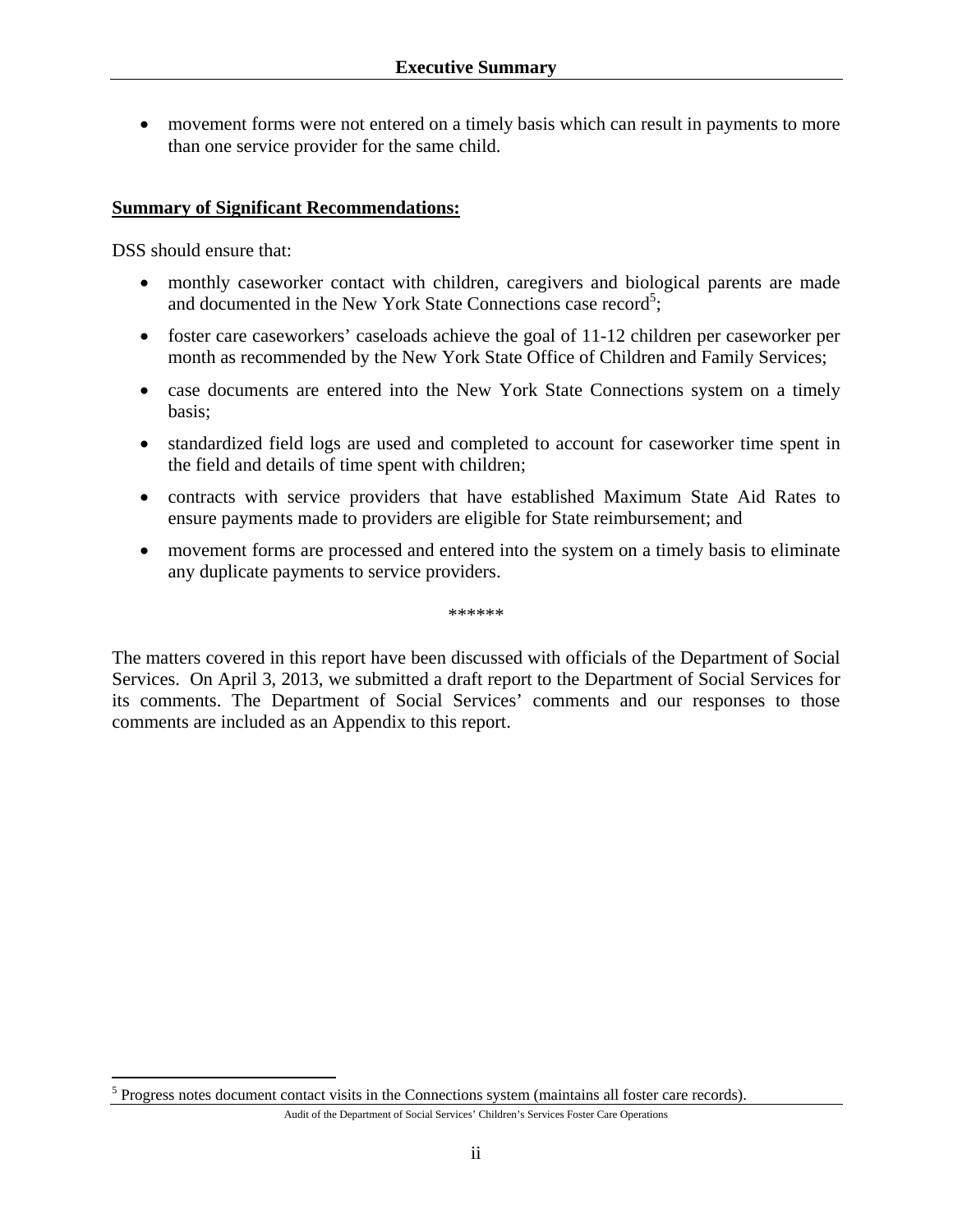# **Page**

| Children's Services Caseworkers are not Making the New York State Required Contact         |  |
|--------------------------------------------------------------------------------------------|--|
| Caseload Limits are Exceeded Placing Children's Safety and Well-Being at Risk  4           |  |
| Twenty Nine Percent of Case Documentation Tested was not Entered Within the Seven Day      |  |
|                                                                                            |  |
| DSS Contracted With a Provider Without the Required New York State Maximum State Aid       |  |
| DSS Placed Children in Foster Homes without Current Certifications, May Risk the Safety of |  |
| Frequent Delays in Submitting Movement Forms Risk Duplicate Payments  9                    |  |
| Home Placement, Tuition and Clothing Authorizations were not made Timely in Violation of   |  |
| Written Operating Procedures for Foster Care Services are not Available  11                |  |
|                                                                                            |  |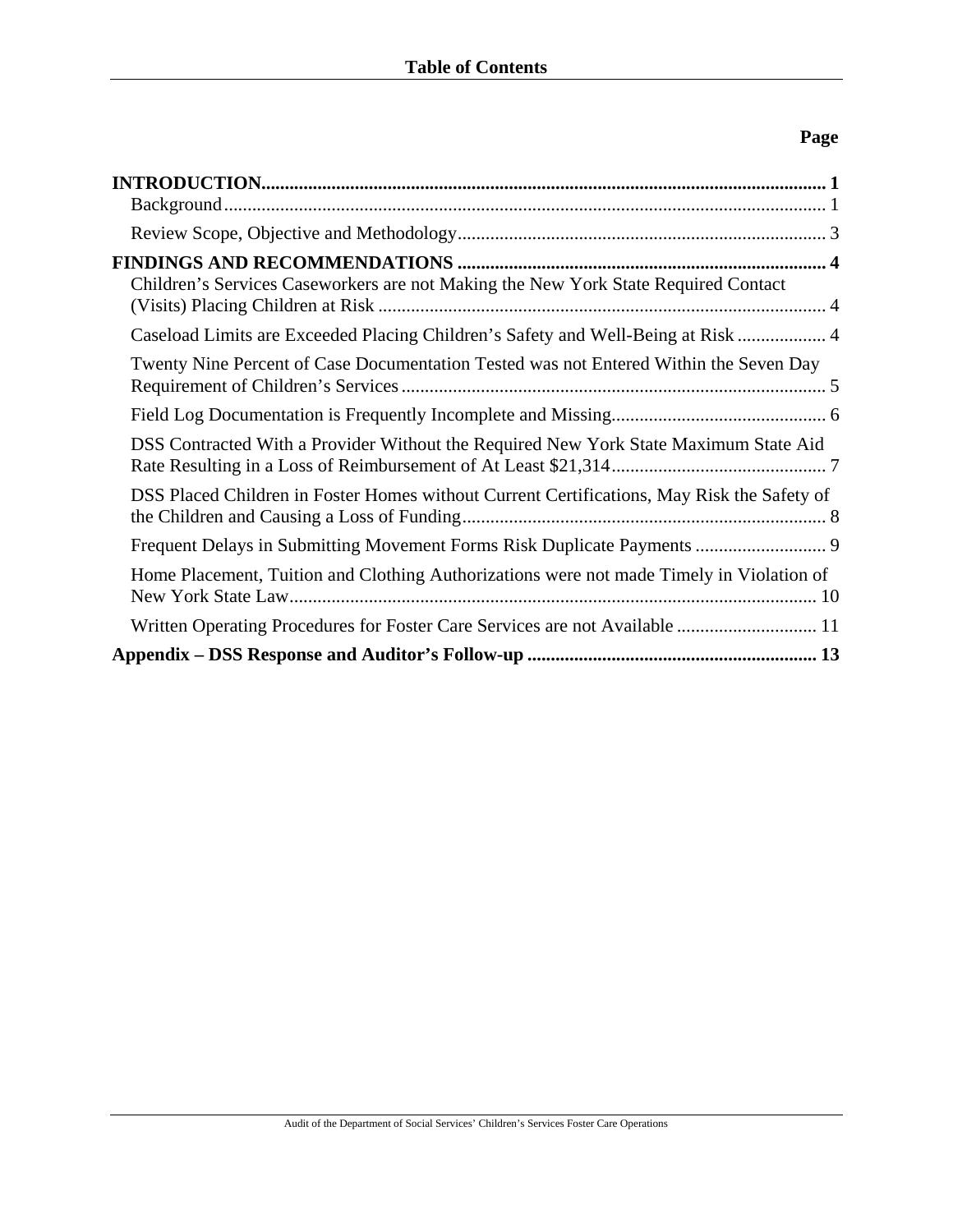### **Background**

 $\overline{a}$ 

The Department of Social Services' Children's Services provides foster care services to children who are abused, neglected, and need a safe place to live in accordance with Federal and State Laws. Children are provided a temporary living arrangement when their parents or another relative cannot take care of them. Often their families face issues such as illness, alcohol or drug addiction, or homelessness.

When a child is placed in a foster home or institution, the law requires a monthly caseworker contact with the child (face to face) to ensure the child's safety and well-being.<sup>6</sup> Caseworker contact with the foster mother and biological parents are also required on a monthly basis.<sup>7</sup> These contacts are required to be recorded in the Connections<sup>8</sup> system case notes<sup>9</sup> to comply with New York State Office of Children and Family Services requirements and with the Children's Services' policy that requires case documents to be entered within seven days. Federal law requires case documents record the safety, permanency and well-being of the foster  $child.<sup>10</sup>$ 

A caseworker is responsible for assessing the need for services, arranging for the services and the evaluation of services delivered to children in foster care. The purpose of caseworker contacts with the child, biological parents and the foster parents, is to assess whether the child would be safe if they are returned home as well as the potential for future risk of abuse or mistreatment. The contacts are also for guiding the child's parents or relatives towards resolving problems or needs of a social, emotional, or economic nature that contributed to the reasons the child is in foster care.

Foster care expenditures were \$34.0 million for 2010 and \$30.4 million for 2011. In 2010, DSS provided foster care services to approximately 457 children and in 2011, 355 children in 30 institutions and 172 foster boarding homes. For 2010, 568 children were placed in subsidized adoptive homes and 584 children for 2011.

Foster care expenditures by type for 2010 and 2011 are listed below. Expenditures decreased from 2010 to 2011 due mainly to a decrease in Children in Institutions expense of \$2.6 million. The decline was due to a decrease in caseloads from 159 in January 2010 to 92 in December 2011.

Audit of the Department of Social Services' Children's Services Foster Care Operations

<sup>&</sup>lt;sup>6</sup> New York State Codes, Rules and Regulations, 18NYCRR, section 441.21. Casework contacts and Title IV-B, Subpart 1 of the Social Security Act, section 422(b) (17) that requires that foster children are contacted on a monthly basis.

<sup>&</sup>lt;sup>7</sup> New York State Codes, Rules and Regulations, 18NYCRR, section  $441.21(b)$  and (d), relating caseworker contact with foster child's parent and caregiver.

<sup>&</sup>lt;sup>8</sup> NYS Office of Children and Family Services system which maintains all foster care records of assessments and services plans.

 $9$  Progress notes document contact visits in the Connections system (maintains all foster care records).

<sup>&</sup>lt;sup>10</sup> The federal Child and Family Services Improvement Act of 2006 (Public Law (P.L.) 109-288 signed into law on September 28, 2006.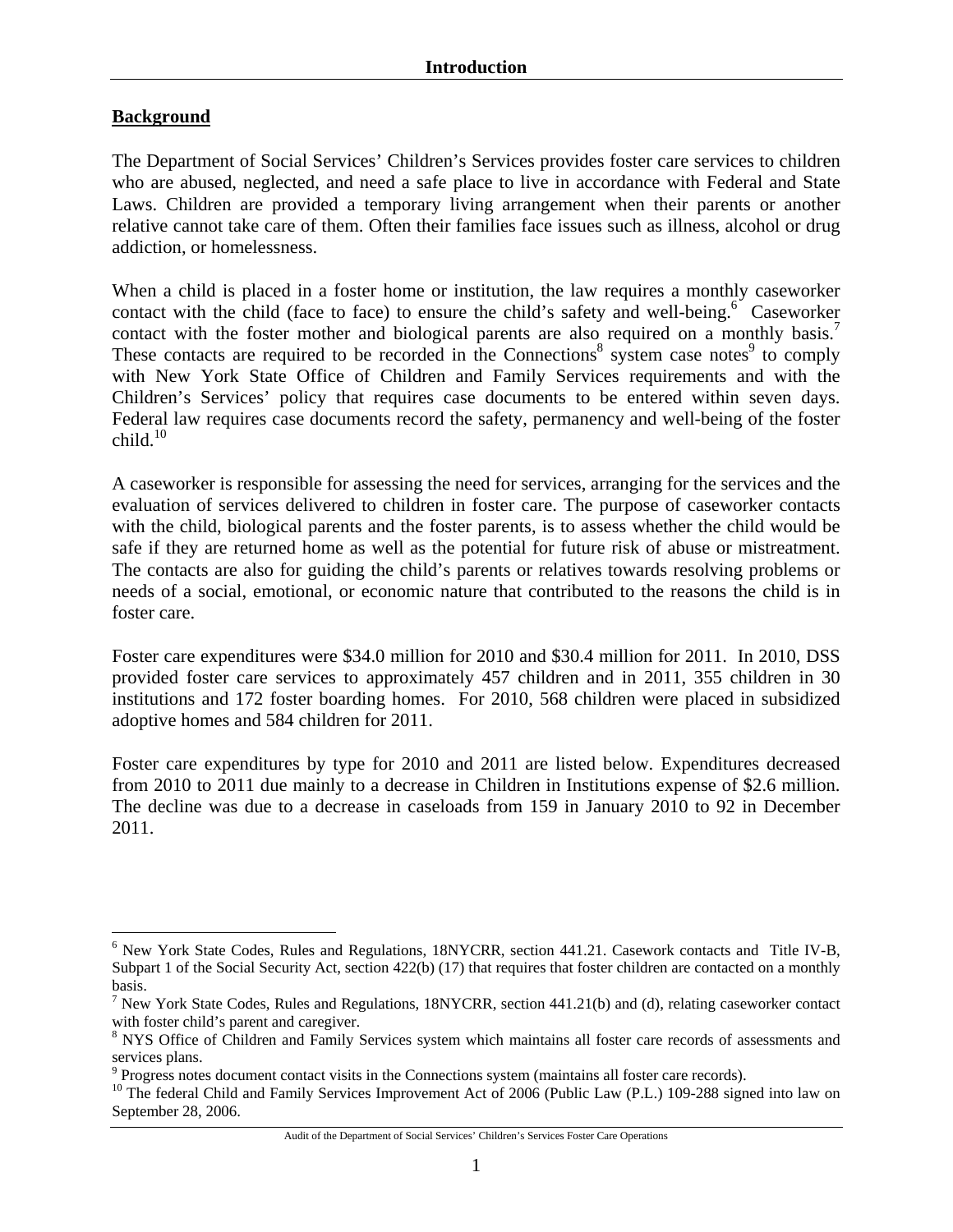| <b>Department of Social Services</b> |
|--------------------------------------|
| <b>Foster Care Expenditures</b>      |
| December 31, 2010 and 2011           |

|                                       | Actual 2010  | Actual 2011  |
|---------------------------------------|--------------|--------------|
| Description                           | Expenditure  | Expenditure  |
| Children In Institutions-Pins/DSS (1) | \$17,186,678 | \$14,547,684 |
| Institutions Juvenile Delinquents (1) | 7,964,527    | 7,817,992    |
| Subsidized Adoptions (2)              | 4,994,209    | 4,779,664    |
| Non Secure Detention (2)              | 1,096,198    | 621,569      |
| Children in Foster Homes (Non IV-E)   | 2,028,183    | 1,873,996    |
| Children in Foster Homes (IV-E) (2)   | 767,939      | 758,023      |
| Total                                 | \$34,037,734 | \$30,398,928 |

Source: (1) DSS Contract Management Report.

(2) Nassau Integrated Financial System Organization Summary Inquiry.

Expenses do not include revenue reimbursement from Federal or State.

Foster care is a reimbursable program, in which the County pays for the program cost and then receives reimbursement from the Federal or State government for their share. Reimbursement amounts are based on a child's eligibility for Title IV-E funding.<sup>11</sup> The Federal share covers 50%, State 25% and the County 25% of the eligible cost.

Children's Services must perform at least 90% of all required contacts annually to meet the Federal government's 90% benchmark test to receive Federal funding. The benchmark calculation for 2010 to 2011 was based on the total number of cases that met the required contacts divided by the total number of cases for the period.

The cost to provide foster care services to children who relocate out of state and continue to be in the custody of the Department of Social Services Children's Services is paid by Nassau County, unless the State to which the children relocated agrees to pay for the services provided.

When a child is absent from a home or institution without consent, the service provider is paid for only seven days from when the child is reported missing.<sup>12</sup>

 $\overline{a}$ 

Audit of the Department of Social Services' Children's Services Foster Care Operations

<sup>&</sup>lt;sup>11</sup> Title IV-E of the Social Security Act (42 U.S.C. §§ 671-679b) as amended, provides for Federal funding of a portion of foster care maintenance and certain related administrative cost for children who meet the Title IV-E eligibility requirements (child age under 18; child is a citizen of the United States; court order to remove child or voluntary placement agreement; the initial court order stipulates that continuation in the home would be contrary to the welfare/best interest of the child; court order stipulates reasonable efforts to prevent removal of child from the home; child living with a specified relative; was there parental deprivation and is the child financially eligible based on family's income).

<sup>&</sup>lt;sup>12</sup> New York State Law, Codes, Rules and Regulations  $18$  NYCRR 628.3(a)(4)(vi).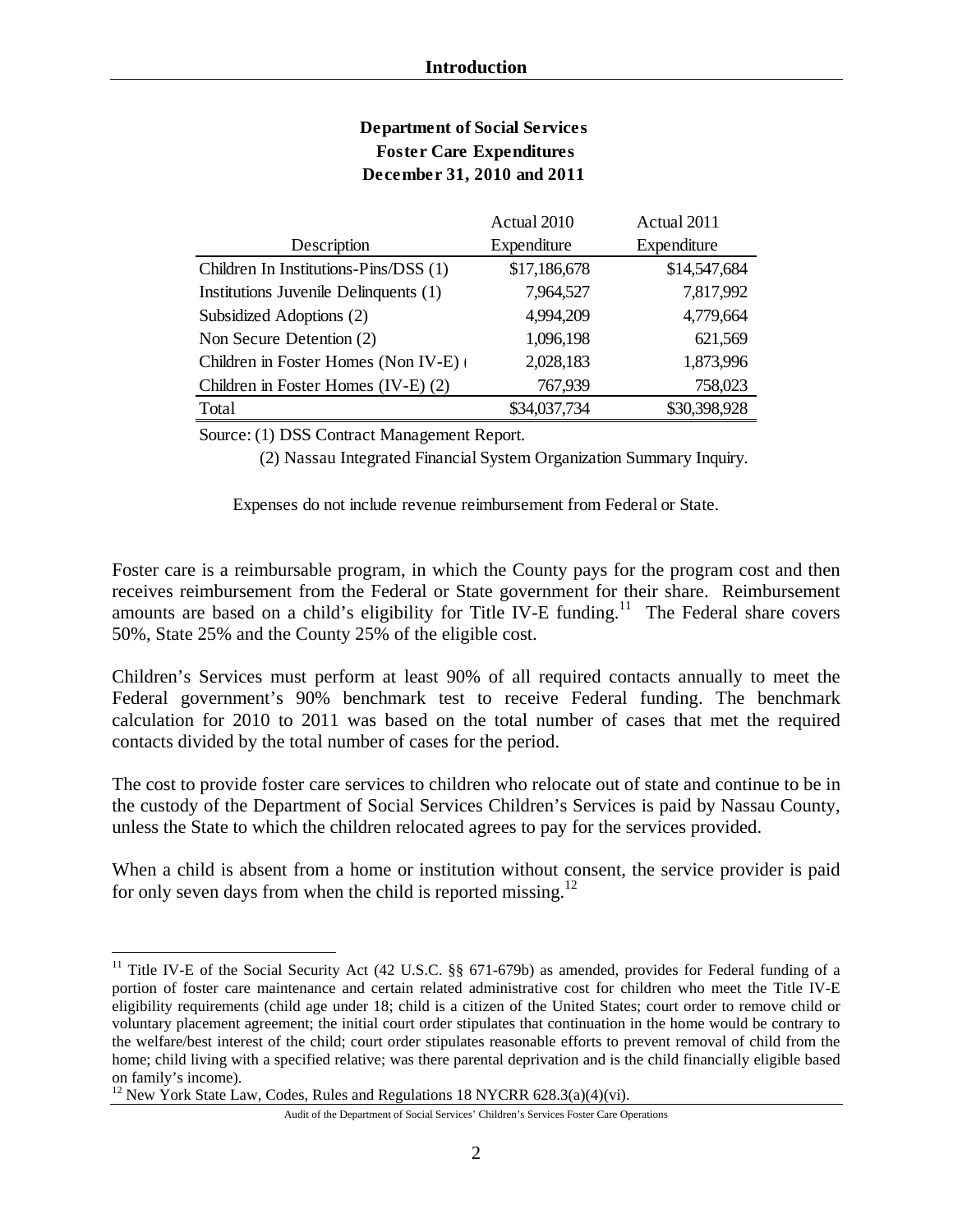### **Review Scope, Objective and Methodology**

We obtained the Federal and New York State laws and the foster care written policies and procedures and interviewed staff personnel to determine and evaluate the following:

- if the children in foster care are receiving the best possible care and services, in accordance with Federal and State regulations;
- if the foster care caseworkers are providing the required number of site visits;
- if DSS' Children's Services is in compliance with eligibility and certification requirements and that movement forms are processed timely; and
- if there are controls in place to facilitate the timely transfer of costs to the new locality when foster children are relocated outside of Nassau County.

We also obtained and compared costs incurred by other counties such as Suffolk and Westchester County and any other statistical information on the foster care program from the New York State Department of Social Services (Suffolk and Westchester Counties did not provide sufficient foster care cost and statistical information and therefore a comparative analysis could not be performed).

We followed up on the review of regular service and maintenance foster care payments referred by Vendor Claims, which disclosed that duplicate foster care payments had taken place.

Our review covered the period January 2010 to December 2011.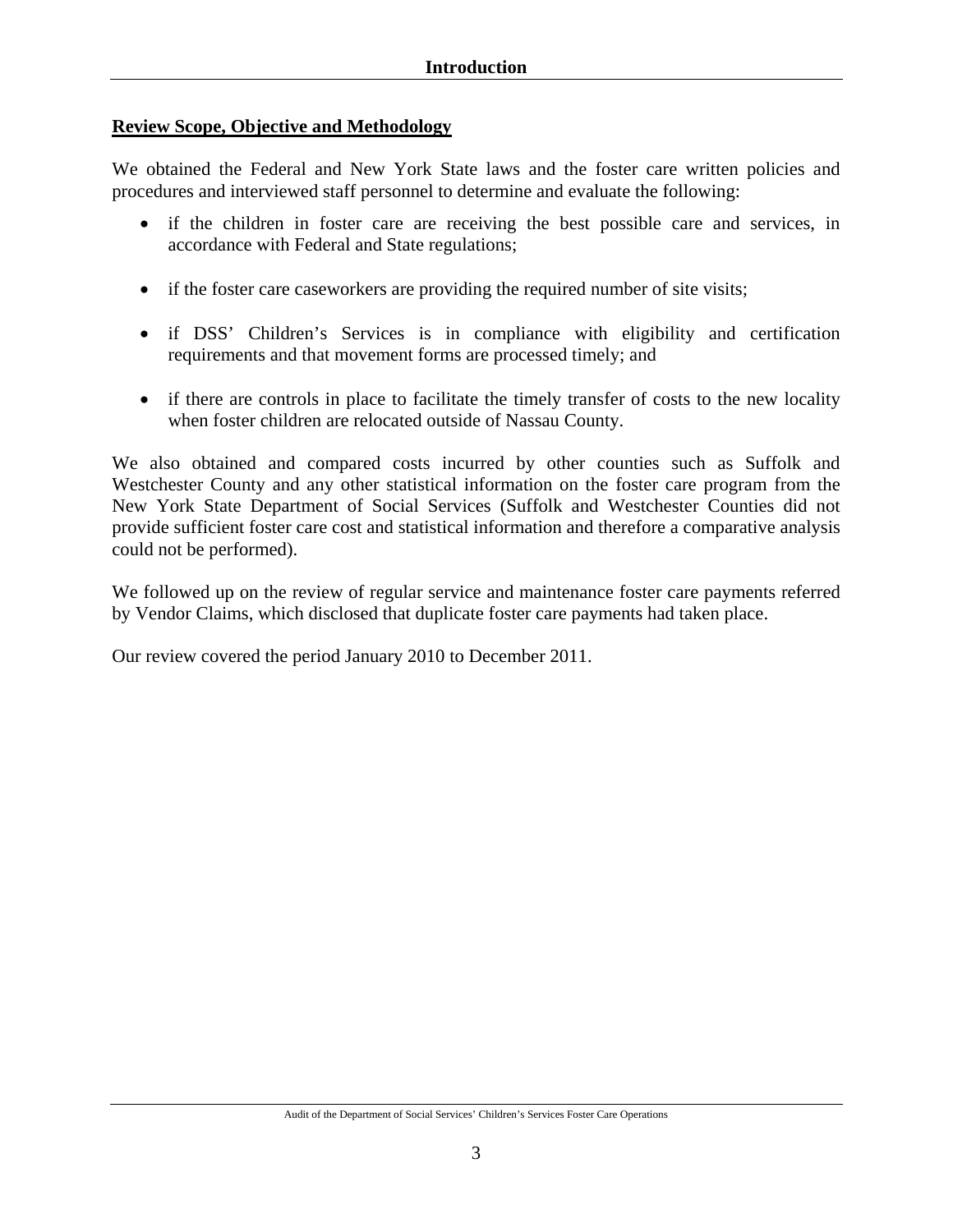### **Audit Finding (1)**

### **Children's Services Caseworkers are not Making the New York State Required Contact (Visits) Placing Children at Risk**

New York State Laws<sup>13</sup> require caseworkers to have at least one contact (face to face) with the foster child on a monthly basis in order to ensure the child's safety and well-being. Our sample of 24 cases for the period October 1, 2010 to September 30, 2011 required 242 child contacts and found 45 instances (19%) where caseworkers did not make the required contact visits. Of the 45 instances of missed contacts, 25 were not performed because the children were absent from the home or institution without consent ("AWOL") leaving a net missed contacts of 8% for Nassau's children in foster care.

In addition to child contact visits, New York State law requires that caregiver and biological parental contacts be made on a monthly basis. We found that in 217 caregiver contacts<sup>14</sup> tested, there were 32 instances (15%) of missed caseworker contacts and in the 142 biological parental contacts<sup>15</sup> tested, there were 35 instances (25% of missed contacts).

We also noted in our review that there were instances where caseworkers made several additional contacts with children that were hospitalized or needed special care.

#### **Audit Recommendations:**

Children's Services should ensure that caseworkers do not miss their required monthly contacts with children, caregivers and biological parents.

#### **Audit Finding (2):**

 $\overline{a}$ 

#### **Caseload Limits are Exceeded Placing Children's Safety and Well-Being at Risk**

In order to ensure children in foster care are receiving the best possible care, the New York State Office of Children and Family Services recommended that a foster care worker's optimal caseload be no more than  $11-12$  children.<sup>16</sup> Limits on the caseworker load are to ensure time:

- for proper monitoring of children at foster placements;
- to work with the biological parents or relatives to return the children to their homes; and /or
- to free the child for adoption.

Audit of the Department of Social Services' Children's Services Foster Care Operations

<sup>&</sup>lt;sup>13</sup> New York State Codes, Rules and Regulations, 18NYCRR, section 441.21 and Title IV-B, Subpart 1 of the Social Security Act, section 422(b) (17) requires that foster children are contacted on a monthly basis.<br><sup>14</sup> Total caregiver contacts were adjusted to exclude child absent without consent contacts.<br><sup>15</sup> The number of con

their children for adoption, death of parents or parents were drug addicts.

<sup>16</sup> New York State Office of Children and Family Services, *New York State Child Welfare Workload Study*, dated November 2006, page xi.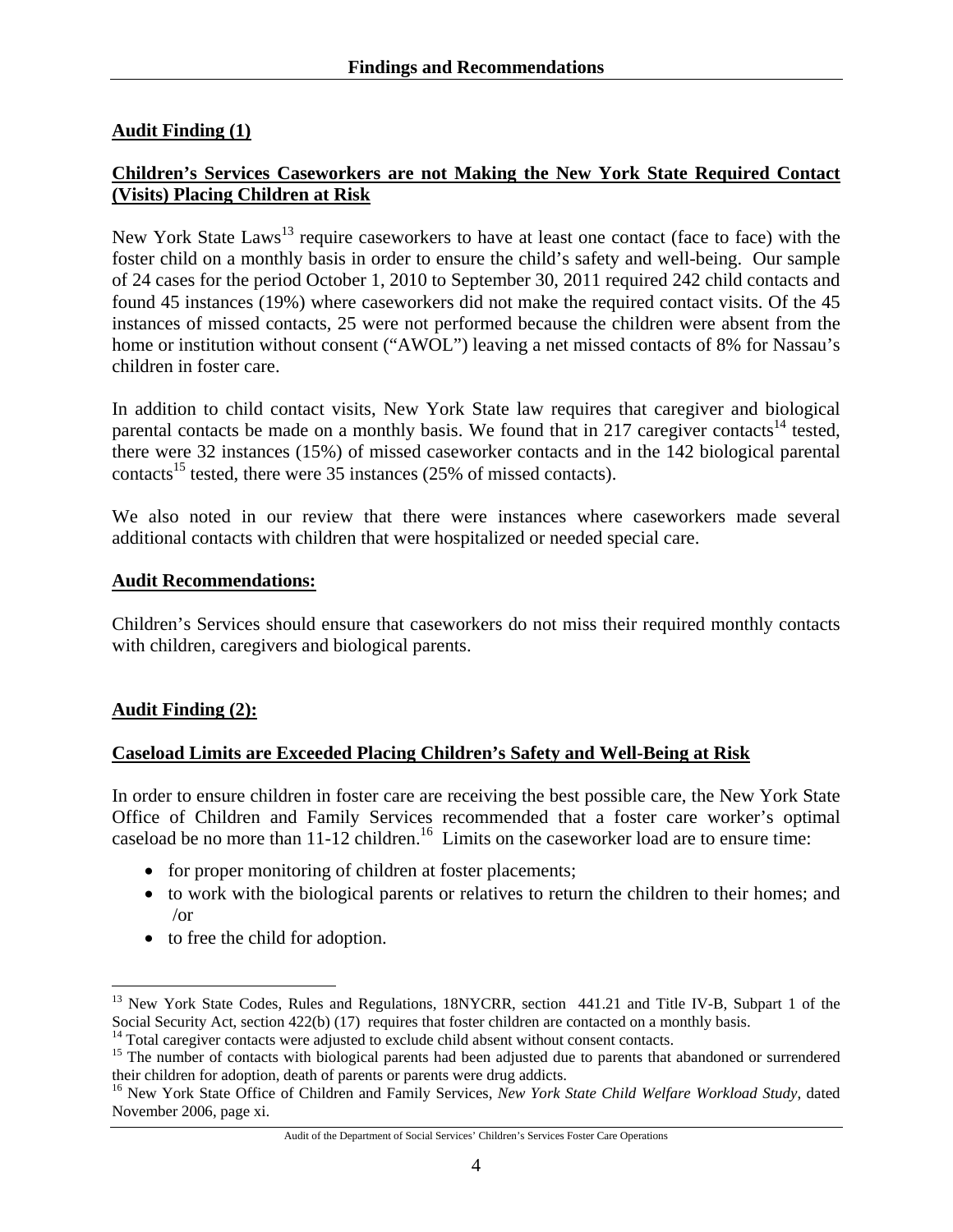We reviewed the Foster Children Contact Summary Report for the period October 1, 2010 to September 30, 2011 to ensure compliance with the New York State Office of Children and Family Services recommendations limiting caseworker loads. We found 11% (4 out of 38) of the caseworkers with instances where their caseloads were in excess of 12 children.

A second request was made on March 14, 2013 for a copy of the most recent "Connections System Generated Caseload List" that management is currently using to monitor caseloads. On March 19, 2013 we received an Excel report which indicated March counts for 233 children with 35 case workers. This indicates only one case worker was over the limit with 14 cases.

The overload of cases for caseworkers seriously undermines the effectiveness of their work to provide adequate services to the children and families they serve. Children's' safety and wellbeing are at risk when caseworkers have excessive caseloads and are not able to adequately monitor the care provided to children.

#### **Audit Recommendations:**

Children's Services should ensure that foster care caseworkers' caseloads do not exceed 11-12 children at any one time as recommended by New York State Office of Children and Family Services ("NYS OCFS").

#### **Audit Finding (3):**

1

# **Twenty Nine Percent of Case Documentation Tested was not Entered Within the Seven Day Requirement of Children's Services**

Monthly contacts are required to be documented in the New York State Connections system which maintains all foster care records. We reviewed case documents<sup>17</sup> for 24 cases and noted that the contact information was entered late and also that contacts were not always properly documented as required by the Children's Services Foster Care Program Overview Manual. The Program Manual requires contact visits be entered into case documents within seven days of the visit.

Our review of the case documents for contacts (visits) to children, foster parents, biological parents and attempted absent without consent contacts with children, noted the following:

- $164^{18}$  instances (29%) were not entered within the seven day requirement; and
- 128 instances (23%) were missing the time of day of the contact.

<sup>&</sup>lt;sup>17</sup> Progress notes document contact visits in the Connections system (maintains all foster care records).<br><sup>18</sup> Total number of actual children, foster parents and biological parental contacts (visits) and attempted conta totaled 566 for the 24 cases.

Audit of the Department of Social Services' Children's Services Foster Care Operations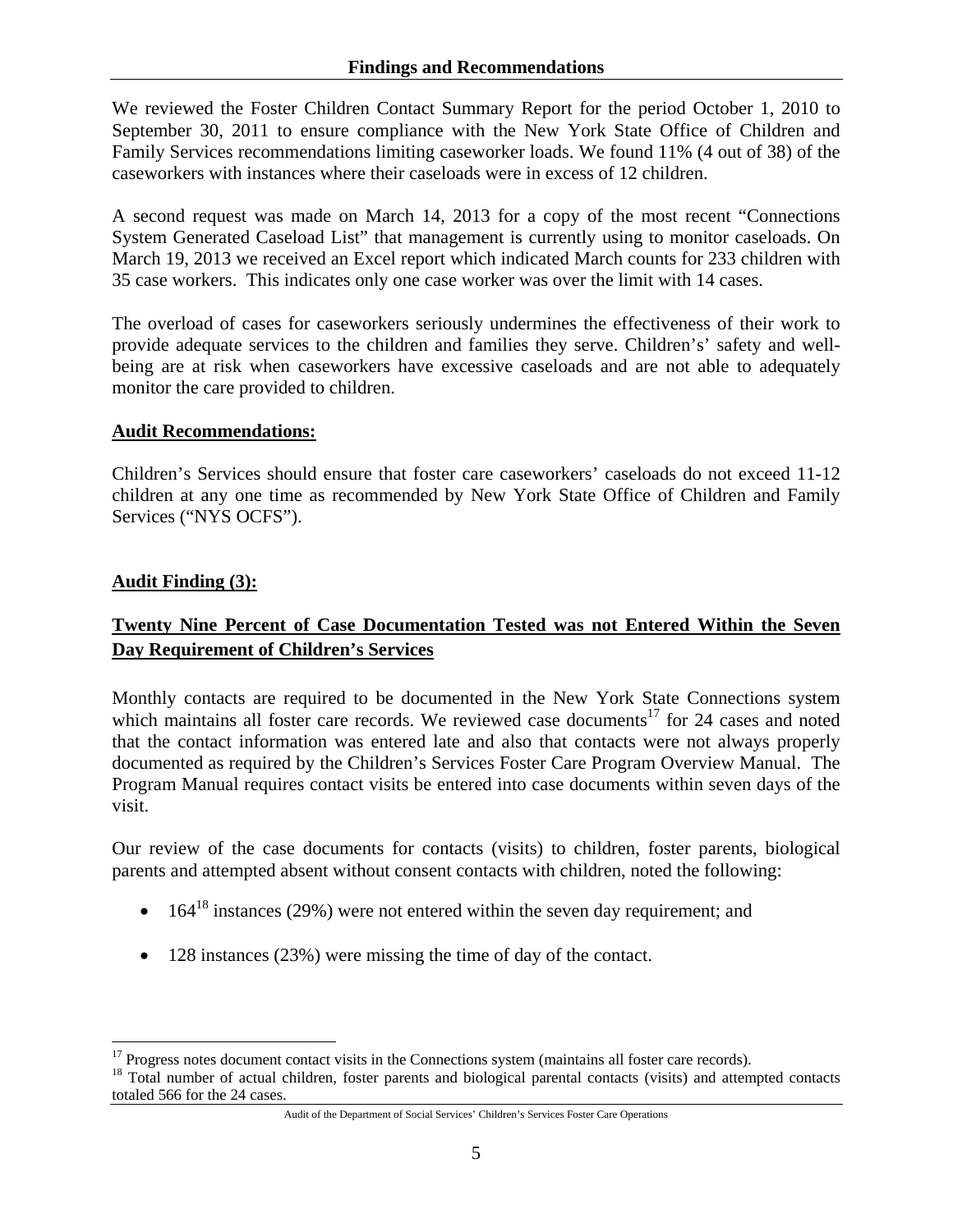#### **Audit Recommendations:**

Children's Services should ensure that case documents are entered on a timely basis and contact visits are properly documented.

#### **Audit Finding (4):**

#### **Field Log Documentation is Frequently Incomplete and Missing**

Field logs should be used by caseworkers to account for their time out of the office, and to gather case information about case contacts with children, biological parents and foster parents. However, we found Children's Services did not have written field log procedures and that many field logs were missing, incomplete and had no standardized format.

We compared the case documents to caseworker field logs for  $24^{19}$  cases and found the following:

- 118 logs (22%) were missing there were no field logs for contact visits that were recorded in the Connections system;
- 53 logs (10%) did not specify the time spent with client, did not note the time the caseworker returned to the office, contact visit dates did not agree to case document dates, and field log formats lacked standardization; and
- 6 had field log contact visits that were not recorded in the Connections system.

One field log had listed a contact with a child but the case document stated the contact had been cancelled due to a snowstorm.

A second examination of field logs was performed of 35 caseworkers' field logs in February 2012, again to determine if caseworker contacts were properly documented on the field logs and entered in the Connections system. We selected a random sample of 77 contacts from the field logs and again found the following:

- 53 (69%) were incomplete; and
- 23 (30%) had field log contacts visits not recorded in the Connections system or had the time of the contact missing.

#### **Audit Recommendations:**

 $\overline{a}$ 

DSS should account for caseworkers' time in the field and the accuracy of documentation by:

a) instituting a standardized format for caseworker field logs with written procedures to properly document and maintain field log records. Procedures should indicate who was seen, the time spent with the client, the time the caseworker left and returned to the

<sup>&</sup>lt;sup>19</sup> There were a total of 547 actual contact visits to children, foster parents and biological parents made for the 24 cases.

Audit of the Department of Social Services' Children's Services Foster Care Operations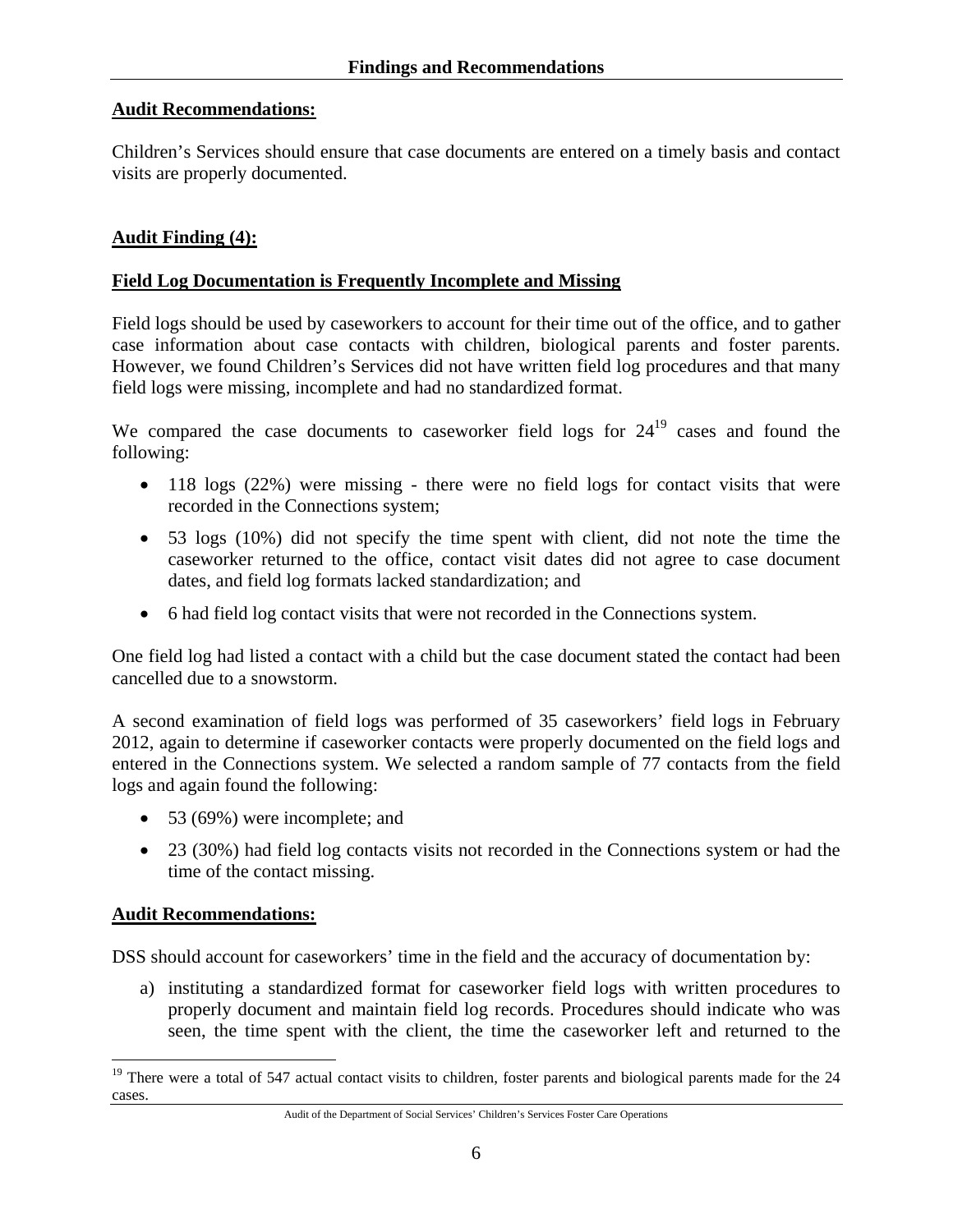office. This would allow for proper supervisory review and accounting of caseworker time; and

b) ensuring data collected in the field is accurately entered into the Connections system.

### **Audit Finding (5):**

# **DSS Contracted With a Provider Without the Required New York State Maximum State Aid Rate Resulting in a Loss of Reimbursement of At Least \$21,314**

DSS contracted with a service provider that had the corporate authority to board children but did not establish a Maximum State Aid Rate from the State. Approved service providers are paid a rate<sup>20</sup> set by the State and the payments to these providers are state reimbursable. Because this vendor was not registered with the state, this resulted in non-reimbursement of at least  $$21,314^{21}$ for the County in 2011. We could not determine the total loss for prior years since DSS did not retain the records. Both New York State and County retention policies require financial records be retained for six years. $^{22}$ 

The service provider was paid a set rate based on a contract with Nassau County but the provider appeared on a New York State Non-Reimbursable Expenditure report.<sup>23</sup> The New York State OCFS states the service provider needs to establish a Maximum State Aid Rate with the state before any reimbursement can be made.

As of June  $2012<sup>24</sup>$  DSS had not taken any steps to ensure that the service provider obtained the required Maximum State Aid Rate from the state. The service provider may have violated the contract with the County<sup>25</sup> when the agency warranted it had the necessary licenses, approvals and certifications required by the municipality, state or federal laws<sup>26</sup> to provide foster care services.

 $\overline{a}$ 

<sup>&</sup>lt;sup>20</sup> Maximum State Aid Rate paid to approved foster care service providers.<br><sup>21</sup> Payments from December 31, 2010 to December 31, 2011.

<sup>&</sup>lt;sup>21</sup> Payments from December 31, 2010 to December 31, 2011.<br><sup>22</sup> The State Archives, State Education Department, *Records, Retention and Disposition Schedule CO-2*, 1990, revised 2006.

<sup>&</sup>lt;sup>23</sup> The report lists possible duplicate payments and administrative errors on maximum state aid rates and level of difficulty rates which are reviewed monthly and resolved by DSS' Fiscal Department with the assistance of Children's Services.

 $24$  The Fiscal Department did not know how many years the service provider was listed on the Service Non-Reimbursable Expenditure reports.

<sup>&</sup>lt;sup>25</sup> Contract between You Gotta Believe and Nassau County: Section  $3.2 -$  Scope of Services.

<sup>&</sup>lt;sup>26</sup> Provide foster care services in accordance with standards prescribed by New York State Office of Children and Family Services, Article 6 of the Social Services Law:18 NYCRR Pars 427,428,430,431 and 441-451.

Audit of the Department of Social Services' Children's Services Foster Care Operations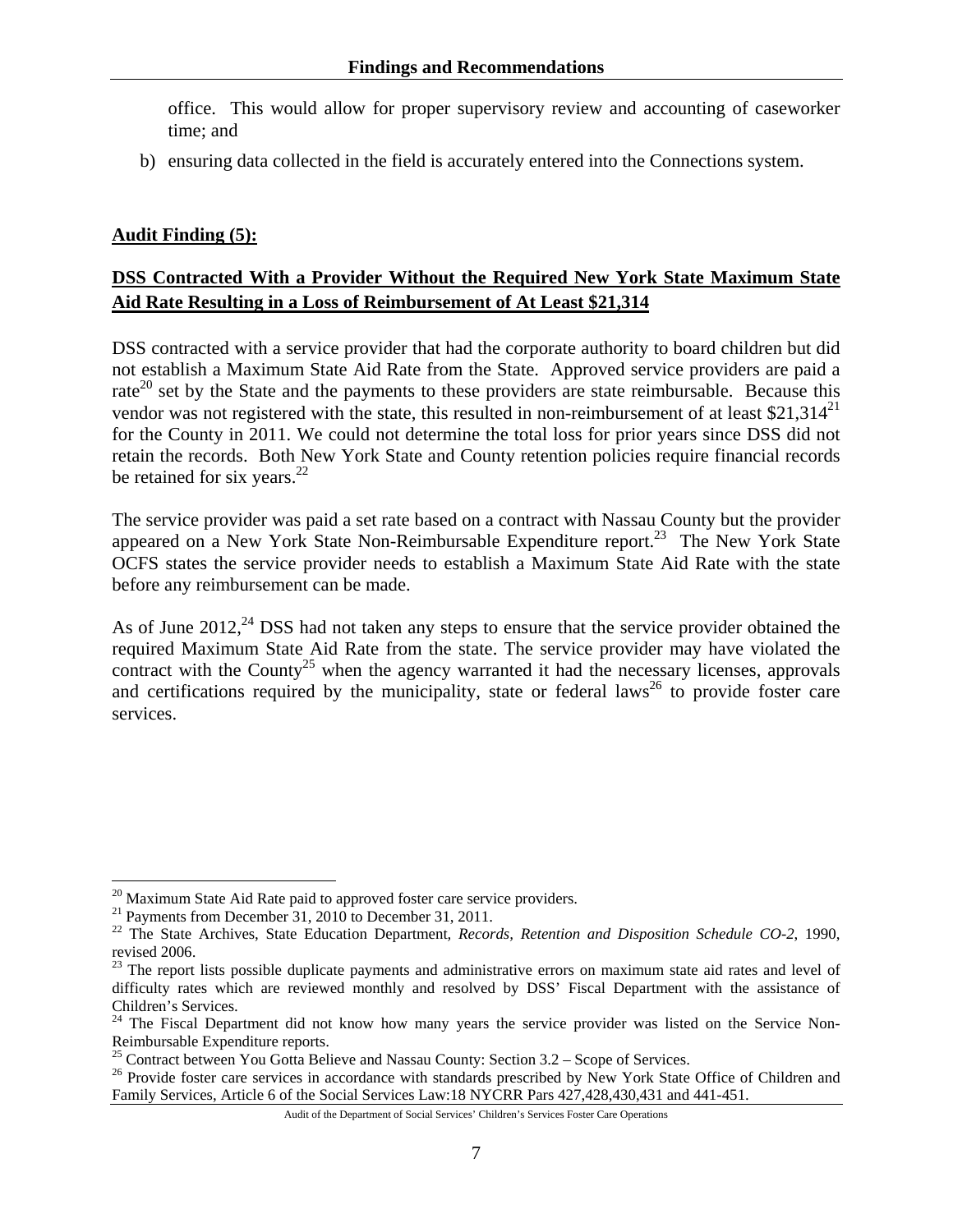#### **Audit Recommendations:**

DSS should:

- a) not be utilizing service providers that do not have the required Maximum State Aid Rate. All service providers should be in compliance with the County contracts before payments are made and children are placed at these facilities;
- b) resolve the deficiencies listed on the monthly New York State Non-Reimbursable Expenditure reports to ensure that payments to providers are reimbursed by the State; and
- c) ensure all records are retained for six years for future review as required by New York State and County record retention policies.

### **Audit Finding (6):**

1

# **DSS Placed Children in Foster Homes without Current Certifications, May Risk the Safety of the Children and Causing a Loss of Funding**

Certifications of foster boarding homes and institutions are required by New York State Law<sup>27</sup> to maintain eligibility for Federal funding (Title IV-E),<sup>28</sup> and to ensure the child's safety.

We reviewed 24 foster care cases to verify that the foster boarding homes or institutions had certificates to board children. We found one foster care case had a lapse in the recertification of the foster care boarding home for five months, which caused the suspension of Federal funding of approximately \$2,266. The child's safety may have been at risk when fingerprinting of individuals living in the same home was delayed.

We attempted to calculate the total losses due to suspension in Federal funding but were informed by Children's Services that these reports had not been retained. Records are required to be retained for six years as required by New York State.<sup>29</sup>

We reviewed twelve foster care cases for Federal funding eligibility. Our review noted that six met the required eligibility criteria and there were  $\sin^{30}$  non-approved cases. We could not conclude whether the cases not approved for Federal funding had met the eligibility requirements, since the documents were either not collected or not retained in the files as required by the State. $31$ 

 $27$  New York State Codes, Rules and Regulations 18NYCRR Part 443.

<sup>&</sup>lt;sup>28</sup> Title IV, Part E of the Social Security Act (Title IV-E) and Title 45, Part 1356 of the Code of Federal Regulations (45 CFR 1356) provides Federal funding for the maintenance and administrative costs of eligible children in foster care.

<sup>29</sup> The State Archives, State Education Department*, Records, Retention and Disposition Schedule CO-2*, 1990, revised 2006.

 $^{30}$  The six not approved cases included one Baby Doe (child abandoned) and two adoptive cases (records are sealed).<br><sup>31</sup> The State Archives, State Education Department, *Records, Retention and Disposition Schedule CO-2* 

revised 2006.

Audit of the Department of Social Services' Children's Services Foster Care Operations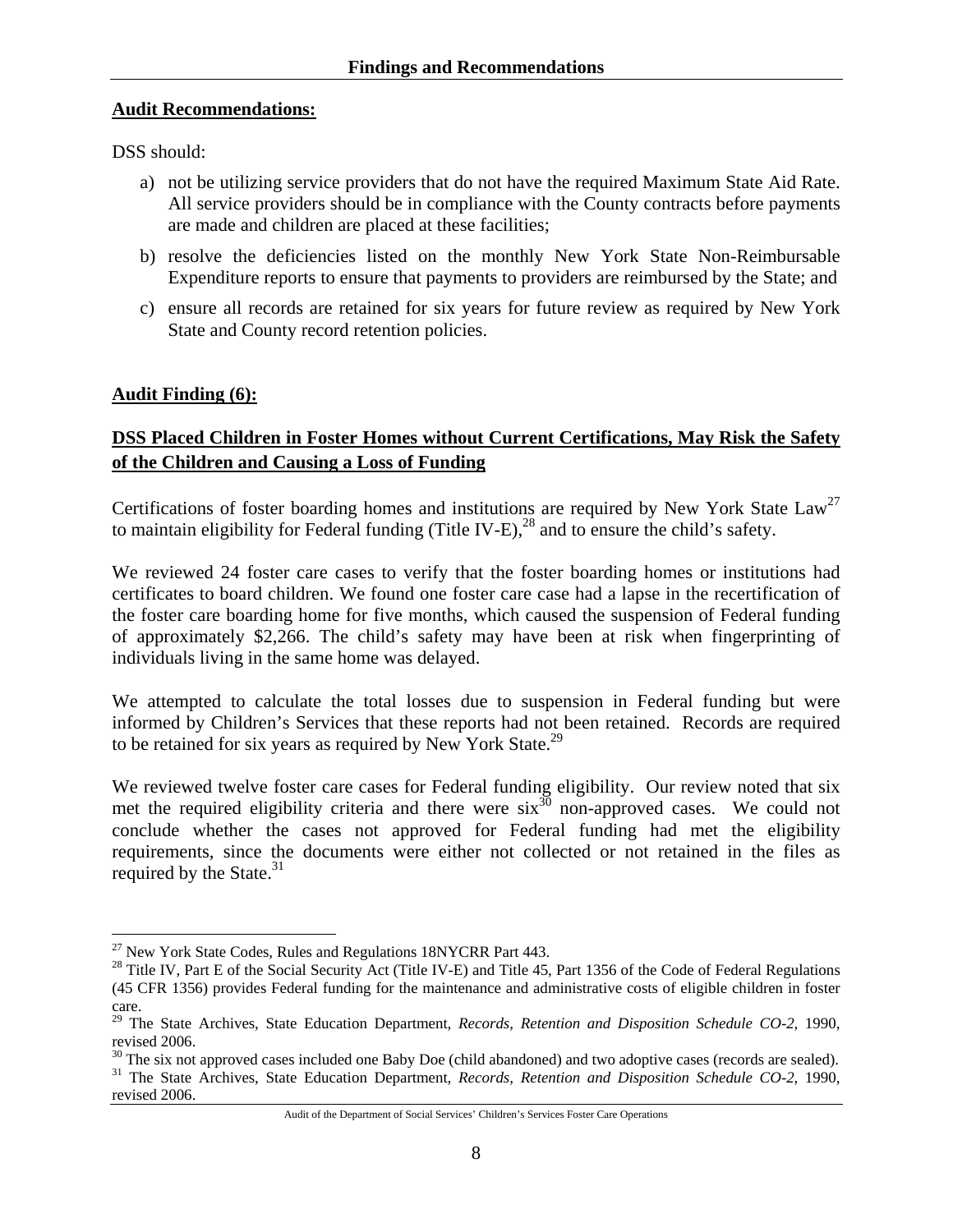The placement of children into homes without current operating certificates may put children at risk. The certification regulations are to ensure that there is oversight over the placement facility and that it can provide the proper care and safety for a foster child, and should be adhered to by DSS.

#### **Audit Recommendations:**

Children's Services should:

- a) maintain current New York State Office of Children and Family Services' Operating Certificates;
- b) establish a policy addressing foster boarding homes that are not recertified due to fingerprinting or unavailability of a family member to meet with the home inspector. This policy should also spell out when the child should be placed at another home to ensure their safety and avoid suspension of federal funding; and
- c) retain the lapse in certification reports and the Title IV-E eligibility support documents for future audit and review as required by New York State.

### **Audit Finding (7):**

 $\overline{a}$ 

### **Frequent Delays in Submitting Movement Forms Risk Duplicate Payments**

The delayed entry of movement forms into the Welfare Management System ("WMS")/Benefits Issuance and Control System ("BICS") is a major cause of duplicate foster care payments. When a child is moved from a foster care institution or boarding home to another service provider, a movement form is completed by the caseworker to ensure payment to the correct service provider.

We reviewed the Movement report<sup>32</sup> listing the data entry of movement forms for 24 cases for the period 2010 to 2011. We found that 13 of the 29 movement form entries (45%) were not entered timely and the delays ranged from 16 to 64 days after the actual movement date. We could not review the actual movement forms $^{33}$  that are prepared by caseworkers approved by supervisors and stamped dated by the Systems Support when entered into the system, since they were not retained by Children's Services. Records are required to be retained for review for six years as required by New York State.<sup>34</sup> Therefore, we could not determine whether delays in processing movement forms were caused by untimely submissions by caseworkers or delays in data entry of the forms.

<sup>&</sup>lt;sup>32</sup> Report listing child identifier number, case number, placement, date of placement from the WMS/BICS system.

<sup>&</sup>lt;sup>33</sup> CCRS (Child Care Review System) Movement/ Activity Form used to document the placement of a child at an institution or boarding home.

<sup>34</sup> The State Archives, State Education Department*, Records, Retention and Disposition Schedule CO-2*, 1990, revised 2006.

Audit of the Department of Social Services' Children's Services Foster Care Operations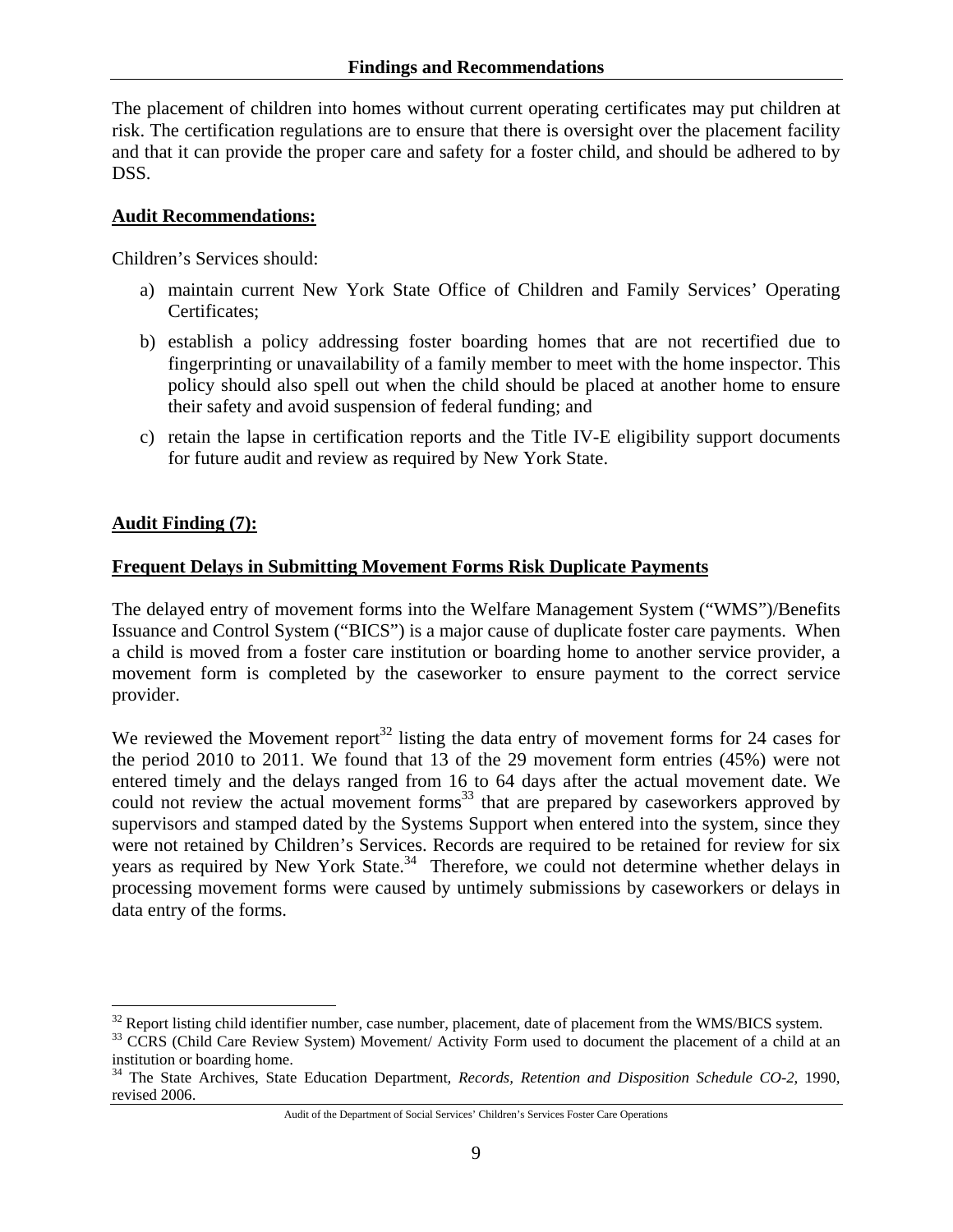We also reviewed  $19^{35}$  cases where the children were absent from the home or institution (AWOL) without consent. In these cases, service providers are allowed to be paid for 7 days after the child is reported missing. We found one overpayment of \$1,129.

We spoke with the Fiscal Department<sup>36</sup> and the System Support<sup>37</sup> staff about our previous review of duplication of foster care payments referred to the audit unit by Vendor Claims. The Fiscal Department has noticed that the duplicate payments to institutions have decreased by approximately 40% and there are only about 20 instances every month listed on the Pre-Roster<sup>38</sup> list where adjustments<sup>39</sup> have to be made. Children's Services had instituted a procedure to remind caseworkers on a weekly basis to submit movement forms for children that were moved to different homes or institutions.

#### **Audit Recommendations:**

Children's Services should:

- a) retain actual movement form documents as required by New York State and ensure movement forms are submitted on a timely basis to safeguard that payments to service providers are not duplicated; and
- b) perform a review of the monthly Pre-Roster payment list to ensure duplicate payments to service providers are not made.

### **Audit Finding (8):**

 $\overline{a}$ 

### **Home Placement, Tuition and Clothing Authorizations were not made Timely in Violation of New York State Law**

Services provided to a child in foster care such as placement, tuition, clothing, etc. are required to be authorized and recertified every six months as required by New York State Law.<sup>40</sup> Any delays in authorizations could affect the services and care to the children.

Twenty of 61 service provider authorizations (33%) for the twelve foster care cases reviewed noted that authorizations<sup>41</sup> for the period 2010 and 2011 were not entered on a timely basis. Delays in authorizations affect timely payments to service providers and may result in services

<sup>&</sup>lt;sup>35</sup> A total of 48 cases that had missed contacts were reviewed.

 $36$  The unit reviews and processes institutional foster care claims and all check payments.  $37$  The unit reviews and processes foster boarding home claims.

<sup>&</sup>lt;sup>38</sup> A list of all foster care institutions to be paid that provided services to children in foster care. Approximately 400 cases totaling approximately \$40,000 are on the monthly Pre-Roster.

<sup>&</sup>lt;sup>39</sup> A child is authorized and placed at one facility for a time period in the WMS/BICS, but was placed at another facility. The Fiscal Department e-mails Children's Services to resolve discrepancies and adjustments are made to the Pre-Roster list.<br><sup>40</sup> New York State Codes, Rules and Regulations 18 NYCRR 404.1(d) (2) (i).

<sup>&</sup>lt;sup>41</sup>Transaction Disposition History report from the WMS/BICS system, list the child's name, case number authorization number, authorization period and transaction date for the authorization of services for a child in foster care.

Audit of the Department of Social Services' Children's Services Foster Care Operations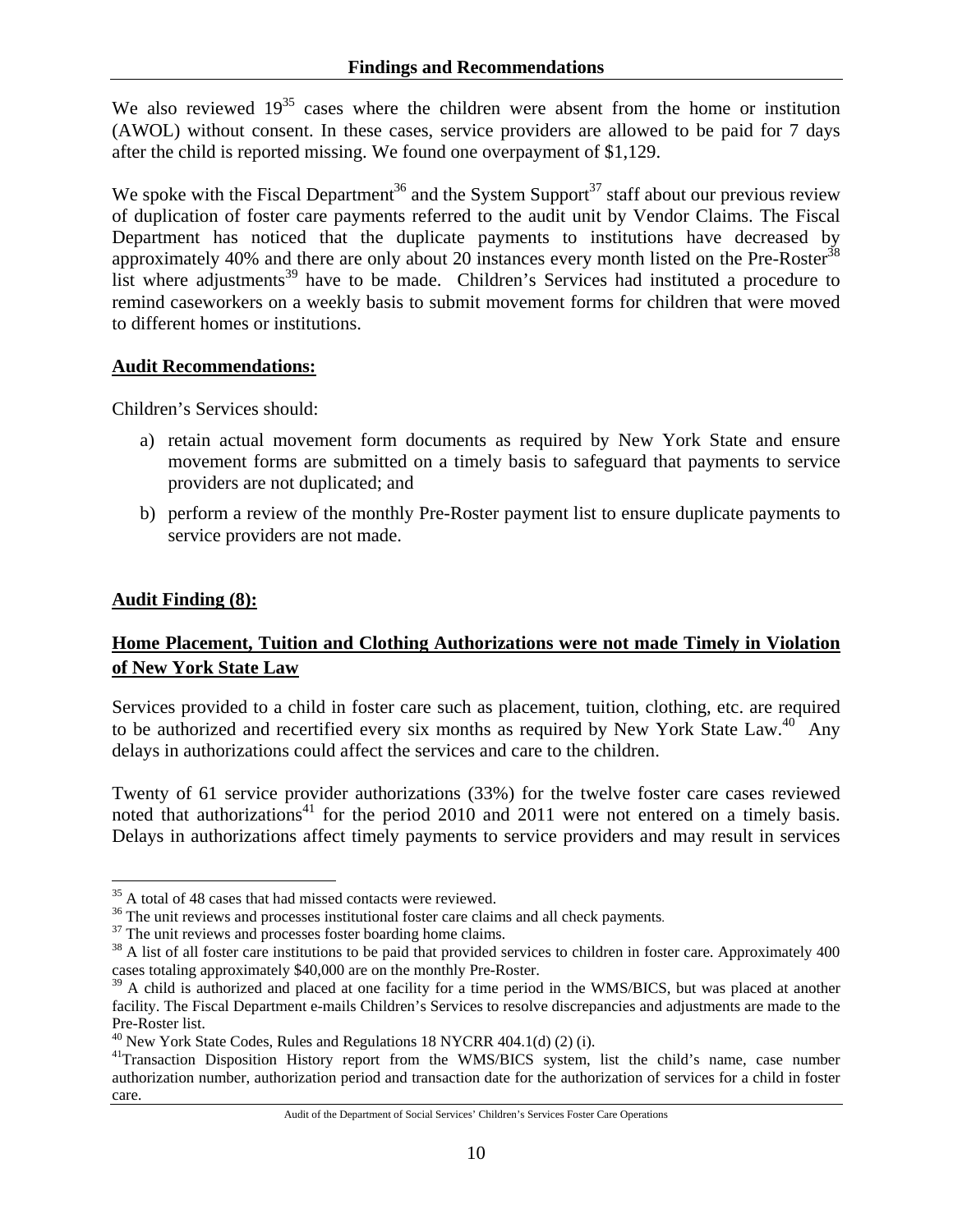and care being delayed or not provided to children. The type of services authorized was not provided by Children's Services. The delays were as follows:

- 13 service authorizations (21%) were entered 20 to 50 days after the beginning date of the authorization period; and
- seven service authorizations  $(12%)$  were entered 51 to 87 days after the beginning date of the authorization period.

#### **Audit Recommendation:**

Authorizations for foster care services should be entered into the system on a timely basis to ensure operations are being performed efficiently and services to children are provided and not delayed.

#### **Audit Finding (9):**

#### **Written Operating Procedures for Foster Care Services are not Available**

Written policies and procedures are an important component of an organization's internal control environment; they establish and communicate to staff the manner in which to conduct the day-today operations of the organization. Children's Services employees rely on the manuals and regulations of the New York State Office of Children and Family Services<sup>42</sup> for guidance in administering foster care services. The NYS OCFS manual does not cover DSS' Children's Services internal foster care daily operational procedures.

Children's Services does not have written policies or procedures for its daily processing:

- entering movement forms (DSS has instructions to complete movement forms but the processing details are not documented);
- the authorizations of provider services into the New York State Welfare Management System/Benefits Issuance and Control System (Children's Services Program Overview Manual refers to the NYS OCFS Standards of Payment Manual but did not state the detail step by step process of how to create a payment line on WMS or to request a single issue to a service provider); and
- standardization of field logs.

1

Daily workflow procedures are not documented and disseminated to staff to ensure operations are efficiently maintained.

<sup>42</sup> Children's Services uses the New York State Office of Children and Family Services *Standards of Payment for Foster Care of Children Program Manual*, August 2006*.*

Audit of the Department of Social Services' Children's Services Foster Care Operations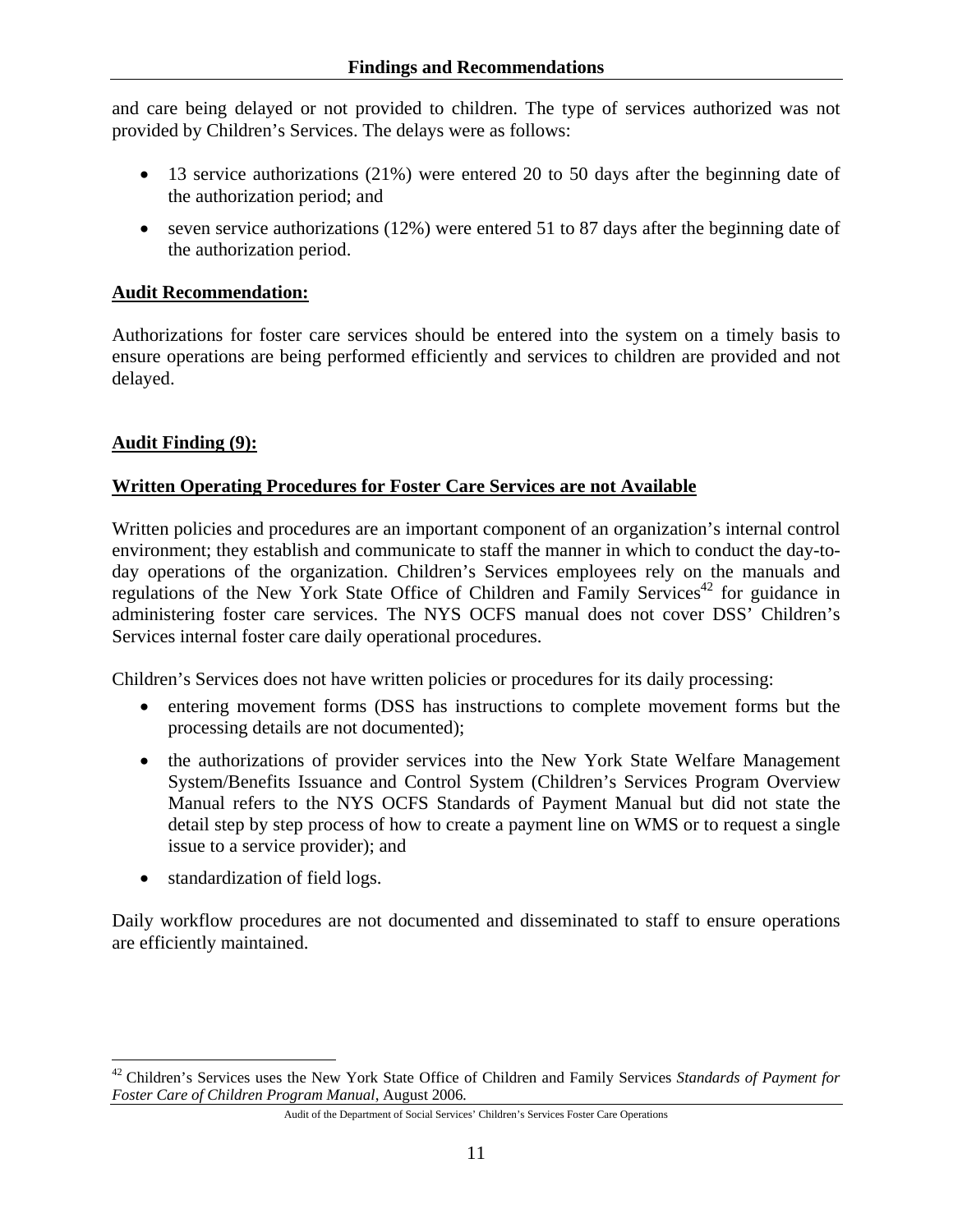#### **Audit Recommendations:**

Children's Services should develop and disseminate written foster care procedures for processing and reviewing of field logs, movement forms and the authorizations of provider services.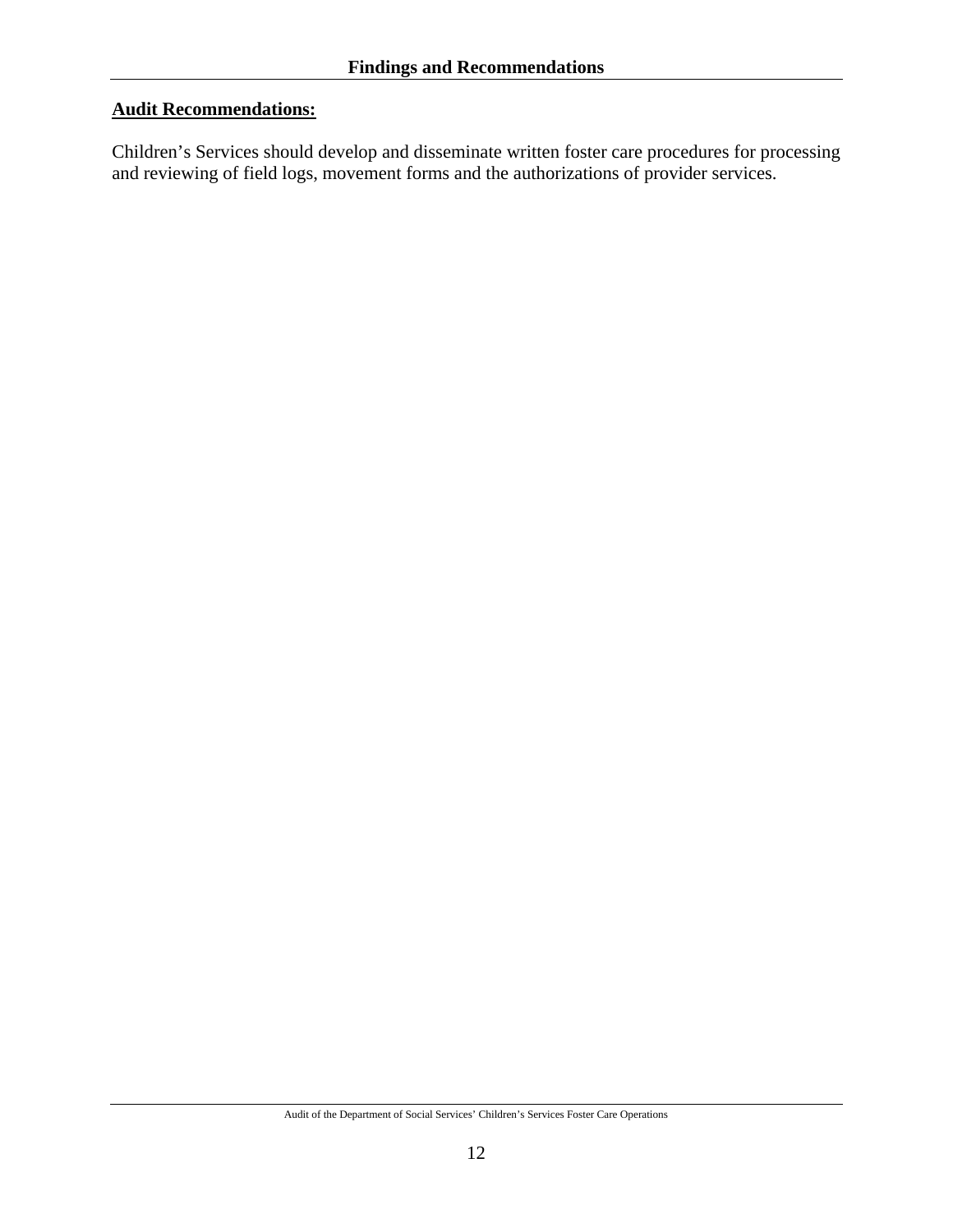# **Audit Finding (1)**

# **Children's Services Caseworkers are not Making the New York State Required Contact (Visits) Placing Children at Risk**

New York State Laws require caseworkers to have at least one contact (face to face) with the foster child on a monthly basis in order to ensure the child's safety and well-being. Our sample of 24 cases for the period October 1, 2010 to September 30, 2011 required 242 child contacts and found 45 instances (19%) where caseworkers did not make the required contact visits. Of the 45 instances of missed contacts, 25 were not performed because the children were absent from the home or institution without consent ("AWOL") leaving a net missed contacts of 8% for Nassau's children in foster care.

In addition to child contact visits, New York State law requires that caregiver and biological parental contacts be made on a monthly basis. We found that in 217 caregiver contacts tested, there were 32 instances (15%) of missed caseworker contacts and in the 142 biological parental contacts tested, there were 48 instances (34%) of missed contacts.

We also noted in our review that there were instances where caseworkers made several additional contacts with children that were hospitalized or needed special care.

#### DSS Response:

The auditors were presented with the OCFS report of Nassau County DSS casework contacts for the period of 10/1/10-9/30/11. The report documented that NCDSS was in compliance with exceeding the benchmark for casework contact set by the Federal Government for children in foster care. The report included the cases with missed contacts, which the auditors utilized as 1/3 of their audit sample. The missed contacts that NCDSS was held accountable for included older AWOL youth who DSS attempted acceptable diligent efforts with, as well as JD youth for whom NCDSS is not responsible, as those youth are in the custody of New York State Office of Children and Family Services. Despite having these JD and AWOL "missed contacts" included in our contact percentage by New York State, NCDSS was still able to exceed the Federal Benchmark of 90% compliance, for the audit period: 10/1/10-9/30/11. Most recently, NCDSS was at 94.8% compliance with face to face contacts of youth in foster care for FFY 2012:10/1/11-9/30/12.

Regarding the audit sample of 24 children, successful contacts were made 95.27% of the time with applicable children. Two children were removed from the sample because they were AWOL for the entire period of the audit and could not be contacted and one child who was over 18 residing out of state was also removed. ICPC will not enforce face to face contacts with youth over age 18 living out of state, as most states do not keep children in care past the age of 18.

Regarding the audit sample of the caretakers of the 24 children, successful contacts were made with 92.30% of the caretakers. The caretakers of two AWOL children were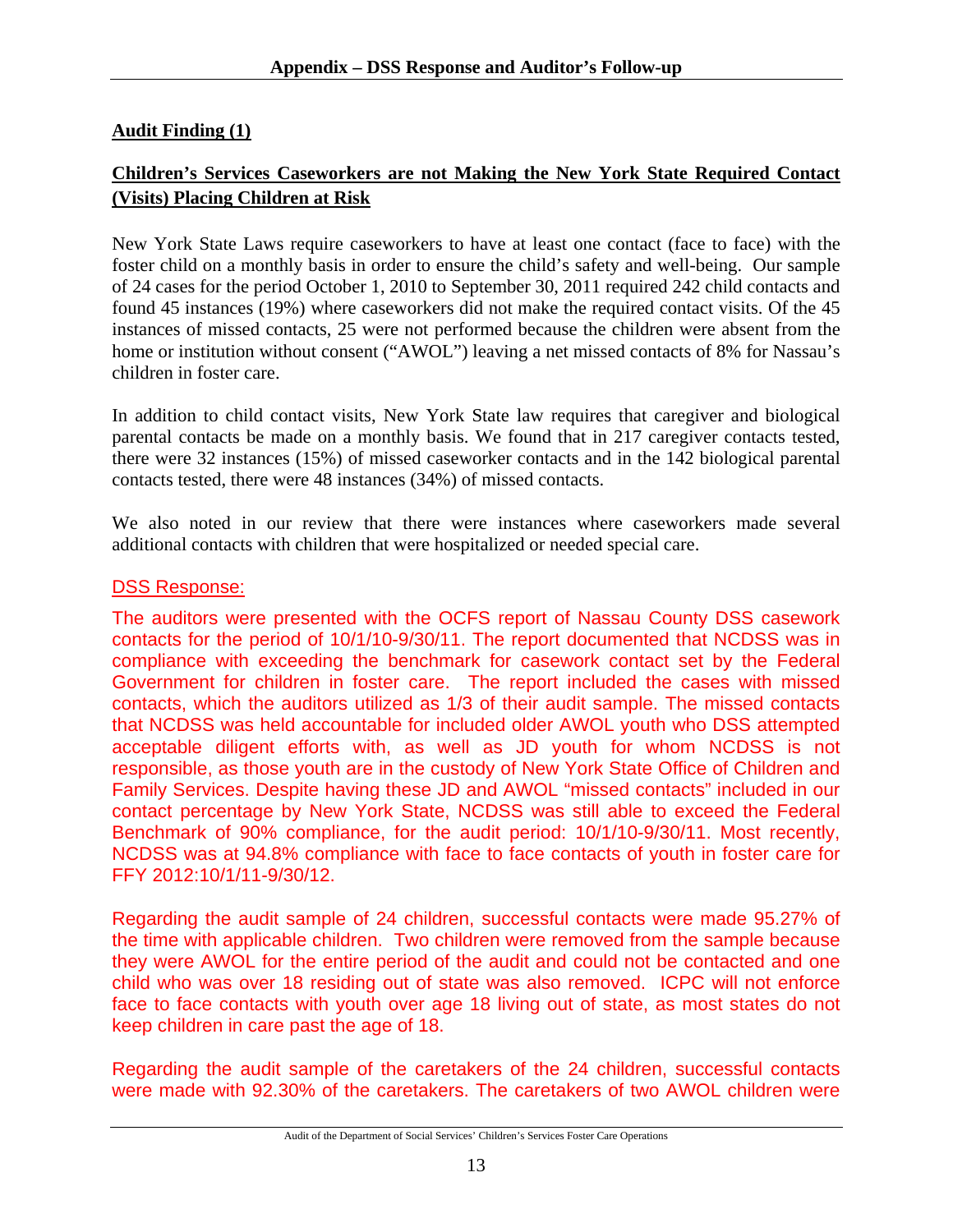removed from the sample as AWOL children do not have a caretaker to have contact with, as was the caretaker of the child over age 18 living out of state, as ICPC will not enforce contact with the caregiver of a child over the age of 18. One additional child who resides out of state in an RTC was also removed from the caretaker contact %, as contact occurs via the residential center and contacts with the residential staff occur via email and telephone.

Regarding the audit sample of contacts with the bio parents of the 24 children, successful contacts and attempted contacts with applicable parents were made at the rate of 70.46%. We removed parents whose rights were terminated, whose whereabouts were unknown, an AWOL teenage parent and deceased parents from these calculations. Attempted face to face contacts with birth parents meet the requirements for diligent efforts with parents who have children in foster care. A LDSS is not held responsible for parents who refuse contact, miss scheduled appointments or fail to comply with the service plan set forth by the local district.

### *Auditor's Follow-up:*

*Our findings of 8% net missed contacts with children and 15% with caregivers excluded AWOL children and the child who was 18 years old living out of state. Our findings with biological parents were adjusted to 25% to exclude a parent who was also in foster care who was AWOL and a parent who was wanted by authorities. We reiterate our recommendation that Children's Services ensure all required monthly visits to children, caregivers and biological parents are made.* 

### **Audit Finding (2):**

### **Caseload Limits are Exceeded Placing Children's Safety and Well-Being at Risk**

In order to ensure children in foster care are receiving the best possible care, the New York State Office of Children and Family Services recommended that a foster care worker's optimal caseload be no more than 11-12 children. Limits on the caseworker load are to ensure time:

- for proper monitoring of children at foster placements;
- to work with the biological parents or relatives to return the children to their homes;
- and/or to free the child for adoption.

We reviewed the Foster Children Contact Summary Report for the period October 1, 2010 to September 30, 2011 to ensure compliance with the New York State Office of Children and Family Services recommendations limiting caseworker loads. We found 16% (6 out of 38) caseworkers with caseloads in excess of 12.

The overload of cases for caseworkers seriously undermines the effectiveness of their work to provide adequate services to the children and families they serve. Children's' safety and wellbeing are at risk when caseworkers have excessive caseloads and are not able to adequately monitor the care provided to children.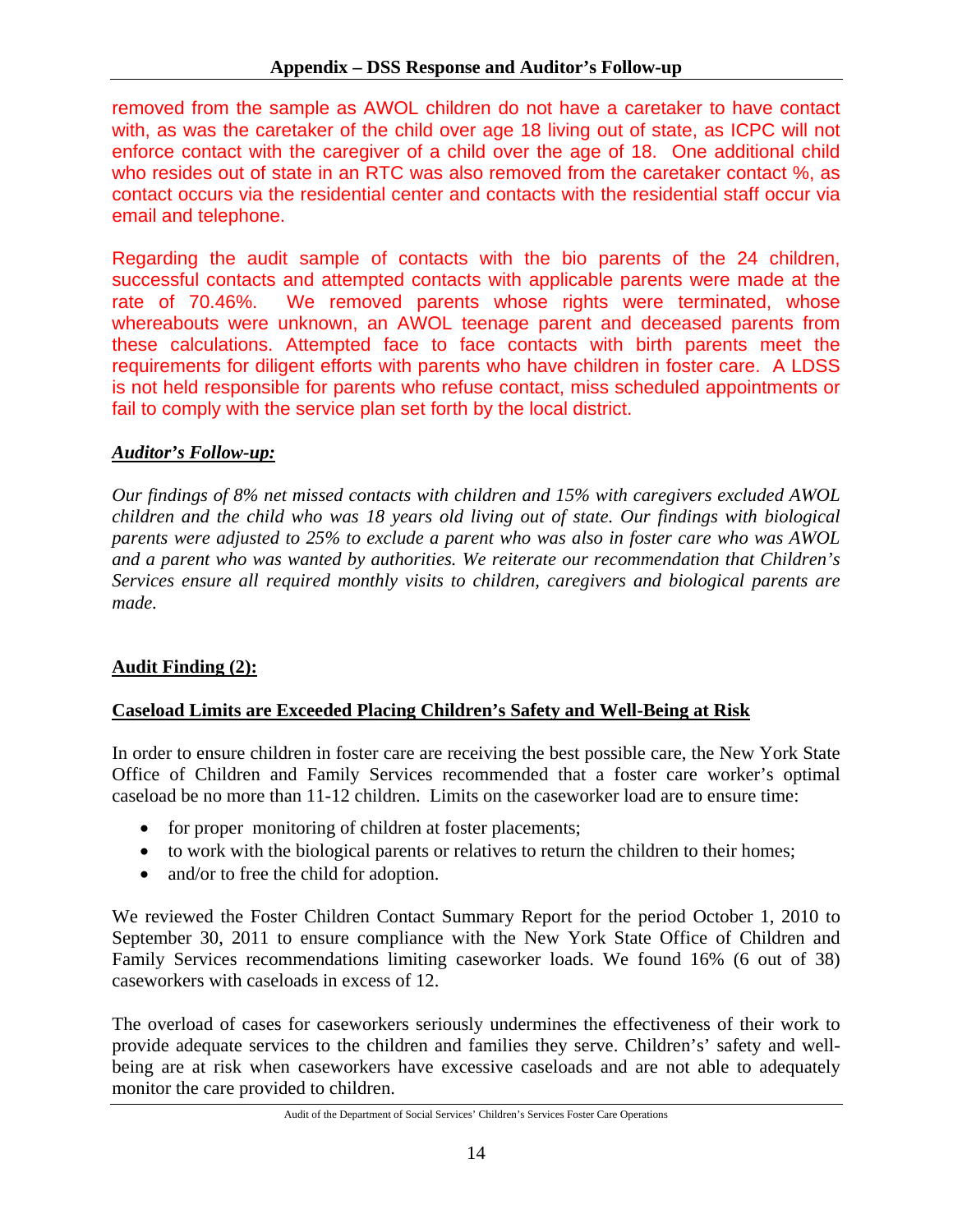# DSS Response:

The caseworkers who were cited as having more than the recommended number of children exceeded the recommendations by one, two, or three children, during any given month in the audit period. The caseworkers who had more than 12 children on their cases had sibling groups that they were responsible for which would not be split to accommodate an artificial cutoff of 12 children. In addition, although a caseworker may have had a period of time with more than 12 children during the audit period, the average caseload of all caseworkers in the sample never exceeded 12 cases during the 12 month audit cycle. The averages were 10.41 children, 9.75 children, 10 children, 10.5 children, 9.41 children and 11.50 children. Caseworkers form meaningful relationships with children and families and the relationships are key to the children and families successfully completing goals and achieving timely permanency. There is no data to support that the safety and wellbeing of children was at risk due to a caseworker having a caseload that exceeded 12 children at any given time period.

# *Auditor's Follow-up:*

*The New York State Office of Children and Family Services Guideline to limit caseworkers' caseloads to 12 children at any one time was designed to ensure children are adequately cared for and monitored, and DSS should monitor compliance with the guideline.* 

# **Audit Finding (3):**

# **Twenty Nine Percent of Case Documentation Tested was not Entered Within the Seven Day Requirement of Children's Services**

Monthly contacts are required to be documented in the New York State Connections system which maintains all foster care records. We reviewed case documents for 24 cases and noted that the contact information was entered late and also that contacts were not always properly documented as required by NYS OCFS and the Children's Services Foster Care Program Overview Manual. The Program Manual requires contact visits be entered into case documents within seven days of the visit.

Our review of the case documents for contacts (visits) to children, foster parents, biological parents and attempted absent without consent contacts with children, noted the following:

- 164 instances (29%) were not entered within the seven day requirement; and
- 128 instances (23%) were missing the time of day of the contact.

# DSS Response:

New York State OCFS Regulations do not require that progress notes be entered within 7 days. The 7 day policy is an internal policy meant to achieve contemporaneous documentation of progress notes. NYS OCFS allows for progress notes to be entered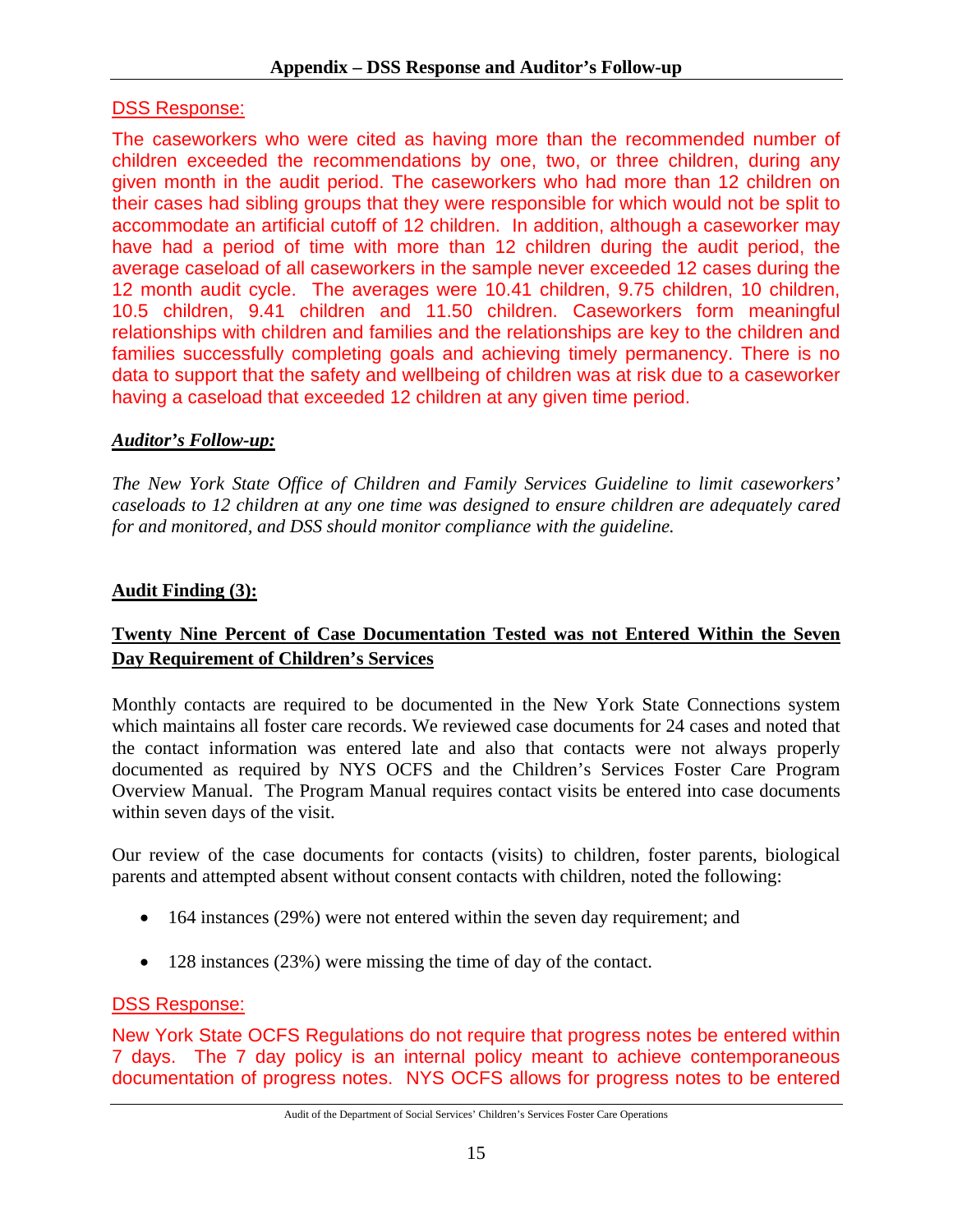on a case for the life of the case and to be changed for a period of up to 20 days. While there were several instances of progress notes not being entered timely, the vast majority was entered within 7 days. There is no NYS OCFS regulation which states that a time of contact must be entered.

#### *Auditor's Follow-up:*

*Notes made closer to the time of the visit will more accurately detail the visit and comply with the Children's Services' policy to be documented in the system within 7 days. We cannot understand why entering the time of the visit is optional, as that information could become critical regarding the child and offers some accountability for the caseworkers' whereabouts when not in the office.* 

#### **Audit Finding (4):**

#### **Field Log Documentation is Frequently Incomplete and Missing**

Field logs should be used by caseworkers to account for their time out of the office, and to gather case information about case contacts with children, biological parents and foster parents. However, we found Children's Services did not have written field log procedures and that many field logs were missing, incomplete and had no standardized format.

We compared the case documents to caseworker field logs for 24 cases and found the following:

- 118 logs (22%) were missing there were no field logs for contact visits that were recorded in the Connections system;
- 53 logs (10%) did not specify the time spent with client, did not note the time the caseworker returned to the office, contact visit dates did not agree to case document dates, and field log formats lacked standardization; and
- 6 had field log contact visits that were not recorded in the Connections system.

One field log had listed a contact with a child but the case document stated the contact had been cancelled due to a snow storm.

A second examination of field logs was performed of 35 caseworkers' field logs in February 2012, again to determine if caseworker contacts were properly documented on the field logs and entered in the Connections system. We selected a random sample of 77 contacts from the field logs and again found the following:

- 53 (69%) were incomplete; and
- 23 (30%) had field log contacts visits not recorded in the Connections system or had the time of the contact missing.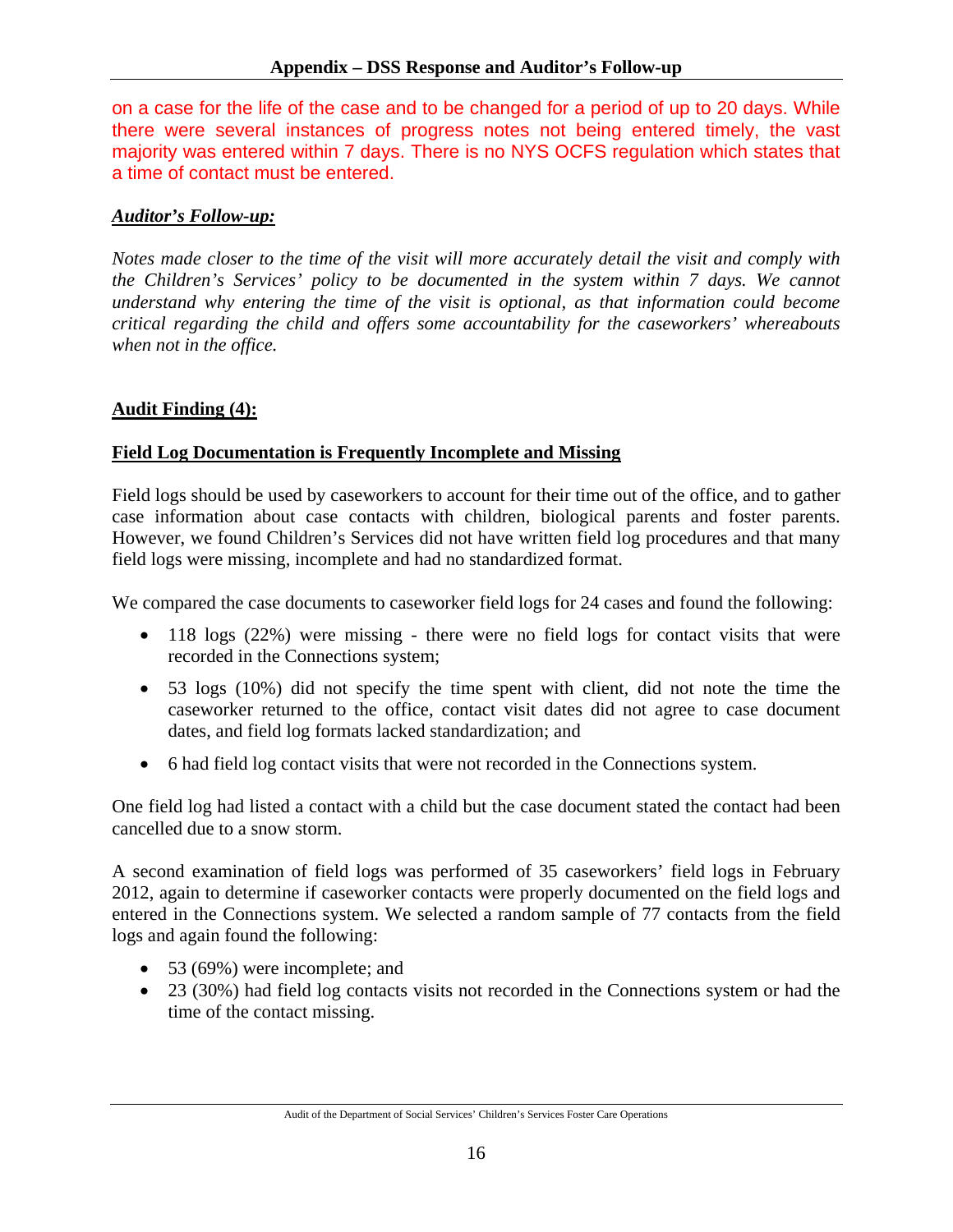# DSS Response:

A field log redesign occurred in 10/10 and the new form was sent out to all units with a comprehensive policy on10/29/10. It has been discussed in unit meetings, supervisor's meetings and in staff meetings and is contained in our Children's Services Manual. A reminder was again sent on 1/8/13, as a result of the audit findings and the policy will be reiterated at a Supervisor's meeting on 1/15/13 as well.

# *Auditor's Follow-up:*

*We agree with the corrective actions taken by Children's Services to standardize field log formats and to ensure logs are completed and properly documented.* 

# **Audit Finding (5):**

# **DSS Contracted With a Provider Without the Required New York State Approval Resulting in a Loss of Reimbursement of At Least \$21,314**

DSS contracted with a service provider that had the corporate authority to board children but did not have an approved foster boarding home program from the State. Approved service providers are paid a rate set by the State and the payments to these providers are state reimbursable. Because this vendor was not registered with the state this resulted in non-reimbursement of at least \$21,314 for the County in 2011. We could not determine the total loss for prior years since DSS did not retain the records. Both New York State and County retention policies require financial records be retained for six years.

The service provider was paid a set rate based on a contract with Nassau County but the provider appeared on a New York State Non-Reimbursable Expenditure report. The New York State OCFS states the service provider needs to establish a foster boarding home program with the State before any reimbursement can be made.

As of June 2012, DSS had not taken any steps to ensure that the service provider obtained the required foster care program approval from the State. The service provider may have violated the contract with the County when the agency warranted it had the necessary licenses, approvals and certifications required by the municipality, state or federal laws to provide foster care services.

# DSS Response:

New York State OCFS fully licensed and approved the vendor in question. The vendor is recommended by OCFS for placing older hard to place youth. The vendor is in the process of establishing a Maximum State Board Rate, which was the issue which caused the non-reimbursable expenditure. At no time was the vendor not fully licensed and approved by NYS OCFS. The auditors were provided with copies of the licenses and approval at the time of audit. NYSOCFS provided a letter documenting that the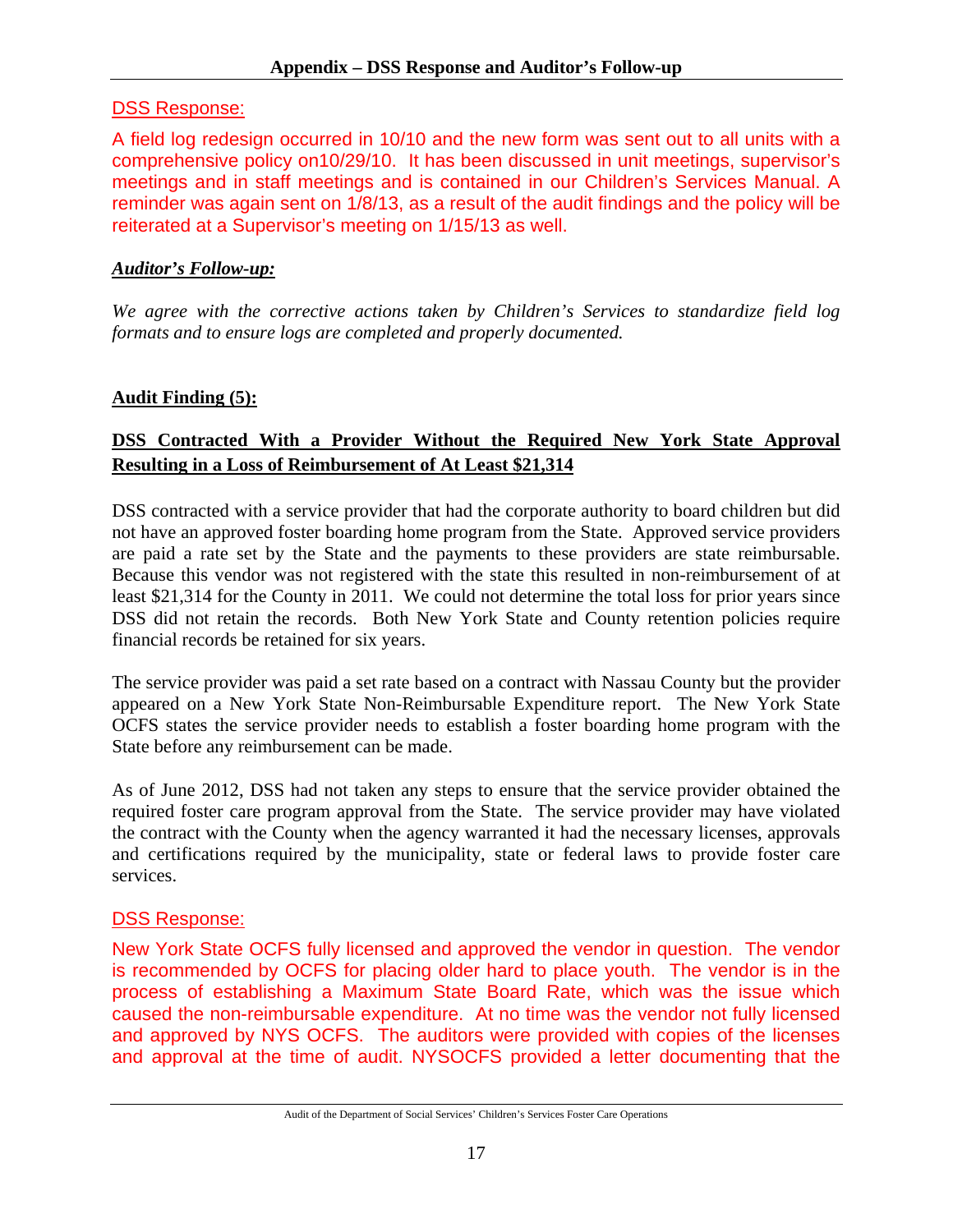vendor in question was licensed and approved at all times for hard to place aging out youth.

### *Auditor's Follow-up:*

*We reiterate that DSS should not contract with service providers that do not have the required Maximum State Aid Rate and are complying with County contract requirements.* 

*DSS should also resolve issues with the monthly New York State Non- Reimbursable reports and retain records for six years as required by the New York State record retention policy.* 

#### **Audit Finding (6):**

## **DSS Placed Children in Foster Homes without Current Certifications, May Risk the Safety of the Children and Causing a Loss of Funding**

Certifications of foster boarding homes and institutions are required by New York State Law to maintain eligibility for Federal funding (Title IV-E), and to ensure the child's safety.

We reviewed 24 foster care cases to verify that the foster boarding homes or institutions had certificates to board children. We found that one foster care case had a lapse in the recertification of the foster care boarding home for five months, which caused the suspension of Federal funding of approximately \$2,266. The child's safety may have been at risk when fingerprinting of individuals living in the same home was delayed.

We attempted to calculate the total losses due to suspension in Federal funding but were informed by Children's Services that these reports had not been retained. Records are required to be retained for six years as required by New York State.

We reviewed twelve foster care cases for Federal funding eligibility. Our review noted that six met the required eligibility criteria and there were six non-approved cases. We could not conclude whether the cases not approved for Federal funding had met the eligibility requirements, since the documents were either not collected or not retained in the files as required by the State.

The placement of children into homes without current operating certificates or in a home that exceeds the number of children allowed to be cared for puts children at risk. The certification regulations are to ensure that there is oversight over the placement facility and that it can provide the proper care and safety for a foster child, and should be adhered to by DSS.

### DSS Response:

The one foster care case which had a lapse in the certification of the *kinship* foster care boarding home for five months, which caused the suspension of Federal funding of approximately \$2,266, involved the delay in fingerprinting of the foster child's 19 year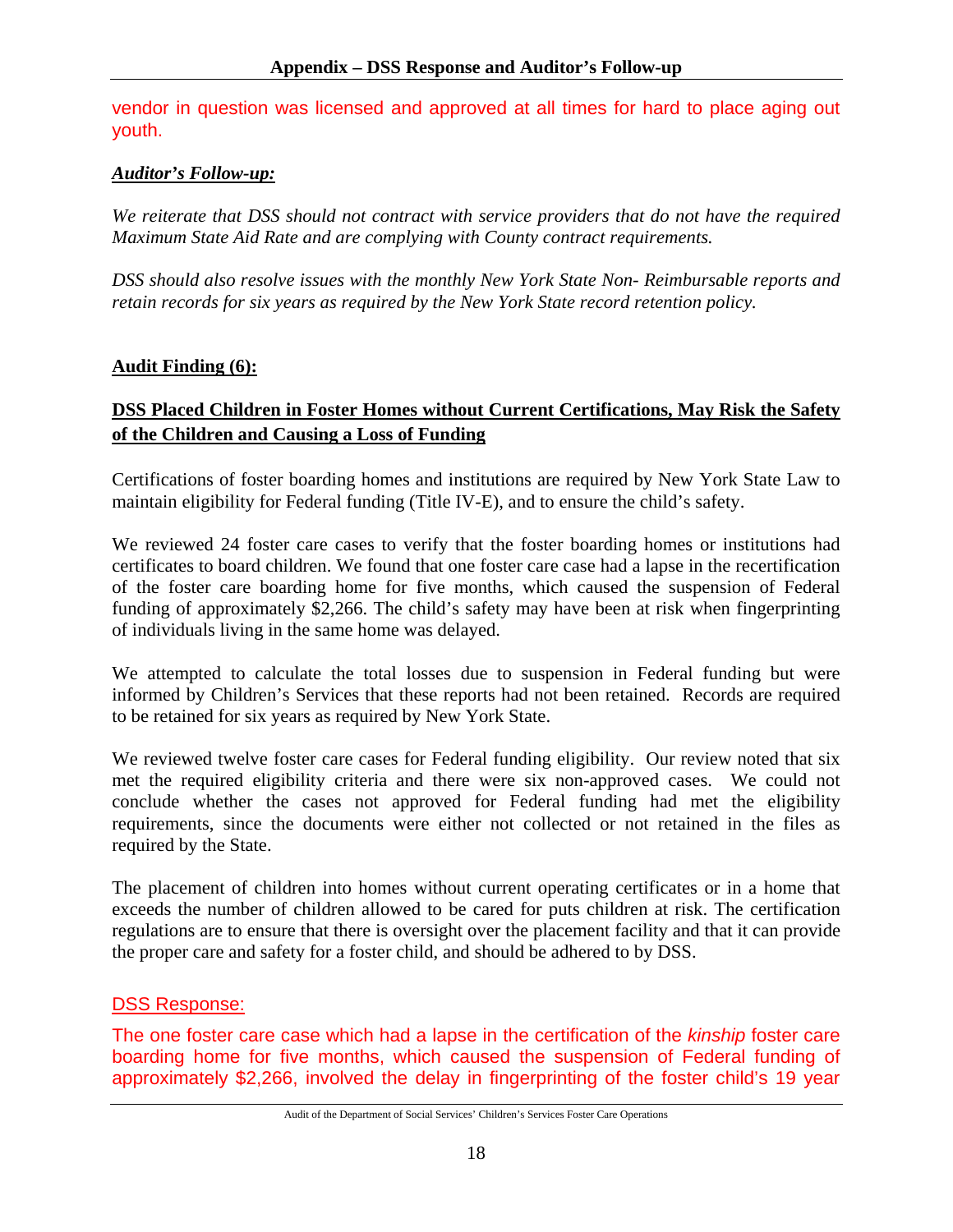old aunt. The delay in fingerprinting occurred due to the child's aunt being employed full time, as well as being a full time college student. The delay of the home study also was attributed to the grandmother's ongoing responsibility to provide medical care to the foster child in question, who is also the granddaughter of the foster mother. The foster child was diagnosed with Progressive Familiar Intercolectecia Condition (PFIC) which required frequent medical appointments, the use of a feeding tube and a colostomy bag. Although the delay cost NCDSS \$2,266.00, the child was safely maintained and cared for by a loving kinship foster family who subsequently adopted her. Temporarily removing the child to save the county \$2,266.000 would have emotionally damaged a medically fragile child who was in the custody of NCDSS and would not have been in the child's best interests.

# *Auditor's Follow-up:*

*We reiterate our recommendation that Children's Services maintain current Operating Certificates. Regardless of the medical condition of any child, DSS should follow up on required fingerprinting to make sure the home is safe for the children for whom they are responsible. DSS should maintain lapse certification reports and eligibility support documents for review as required by New York State.* 

# **Audit Finding (7):**

# **Frequent Delays in Submitting Movement Forms Risk Duplicate Payments**

The delayed entry of movement forms into the Welfare Management System ("WMS")/Benefits Issuance and Control System ("BICS") is a major cause of duplicate foster care payments. When a child is moved from a foster care institution or boarding home to another service provider, a movement form is completed by the caseworker to ensure payment to the correct service provider.

We reviewed the Movement report listing the data entry of movement forms for 24 cases for the period 2010 to 2011. We found that 13 of the 29 movement form entries (45%) were not entered timely and the delays ranged from 16 to 64 days after the actual movement date. We could not review the actual movement forms that are prepared by caseworkers approved by supervisors and stamped dated by the Systems Support when entered into the system, since they were not retained by Children's Services. Records are required to be retained for review for six years as required by New York State. Therefore, we could not determine whether delays in processing movement forms were caused by untimely submissions by caseworkers or delays in data entry of the forms.

We spoke with the Fiscal Department and the System Support staff about our previous review of duplication of foster care payments referred to the audit unit by Vendor Claims. The Fiscal Department has noticed that the duplicate payments to institutions have decreased by approximately 40% and there are only about 20 instances every month listed on the Pre-Roster list where adjustments have to be made. Children's Services had instituted a procedure to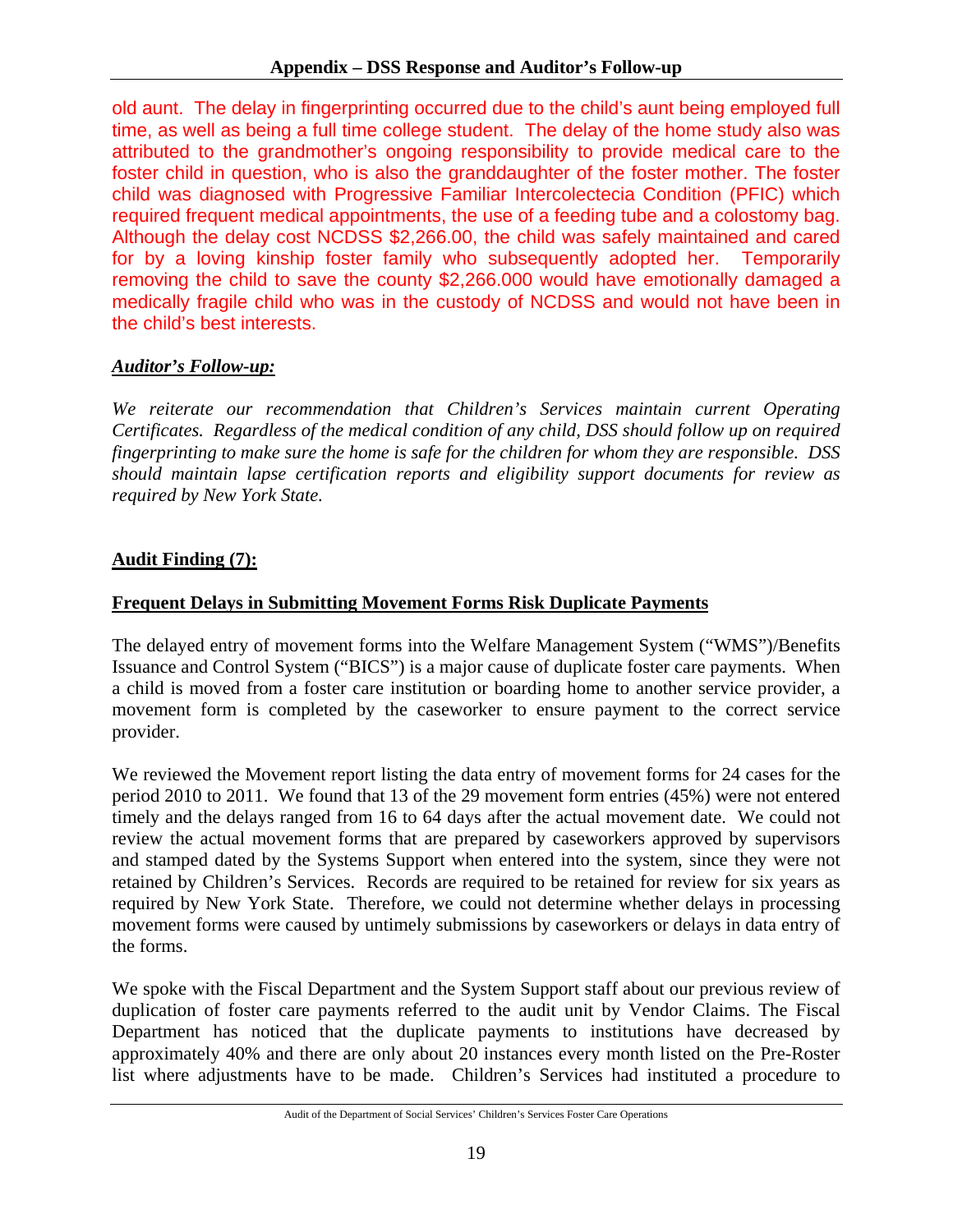remind caseworkers on a weekly basis to submit movement forms for children that were moved to different homes or institutions.

# DSS Response:

There were several instances of new case openings in the audit findings, which caused the movement forms to be entered between 16 and 64 days after the movement. When Child Protective Services removes a child, they have 60 days to complete the investigation and open the case. Until the case is opened, foster care cannot submit a movement form. Therefore, very few of the movements were late, based on the fact that many of the movements were new case openings. In addition, as it was previously explained to the auditors, there are many instances which require that payment adjustments be made after the fact. Although these adjustments appear as movements, they are neither movements nor are they untimely. They occur as needed. Our review of the 27 movements on the audit sample of 24 cases indicated that 4 were untimely. That reduces the number of untimely movements from 64.29% to 14.81%. The paper movement form is only a data entry sheet and need not be retained. The CCRS system keeps an electronic record of all movements and payment adjustments for the life of any case. In addition, Children's Services is currently reviewing the Pre-Roster payment list to ensure payments are valid.

# *Auditor's Follow-up:*

*We reiterate our recommendation that Children's Services ensure the timely submission of movement forms to prevent duplicate payments. Our findings regarding the untimely submission of movement forms found that the majority were for transfers to new facilities and for absences and did not include initial openings of cases.* 

*We agree with the corrective actions taken by Children's Services in reviewing the Pre-Roster payment list to prevent duplicate payments to service providers.* 

# **Audit Finding (8):**

# **Home Placement, Tuition and Clothing Authorizations were not made Timely in Violation of New York State Law**

Services provided to a child in foster care such as placement, tuition, clothing, etc. are required to be authorized and recertified every six months as required by New York State Law. Any delays in authorizations could affect the services and care to the children.

Twenty of 61 service provider authorizations (33%) for the twelve foster care cases reviewed noted that authorizations for the period 2010 and 2011 were not entered on a timely basis. Delays in authorizations affect timely payments to service providers and may result in services and care being delayed or not provided to children. The type of services authorized was not provided by Children's Services. The delays were as follows:

Audit of the Department of Social Services' Children's Services Foster Care Operations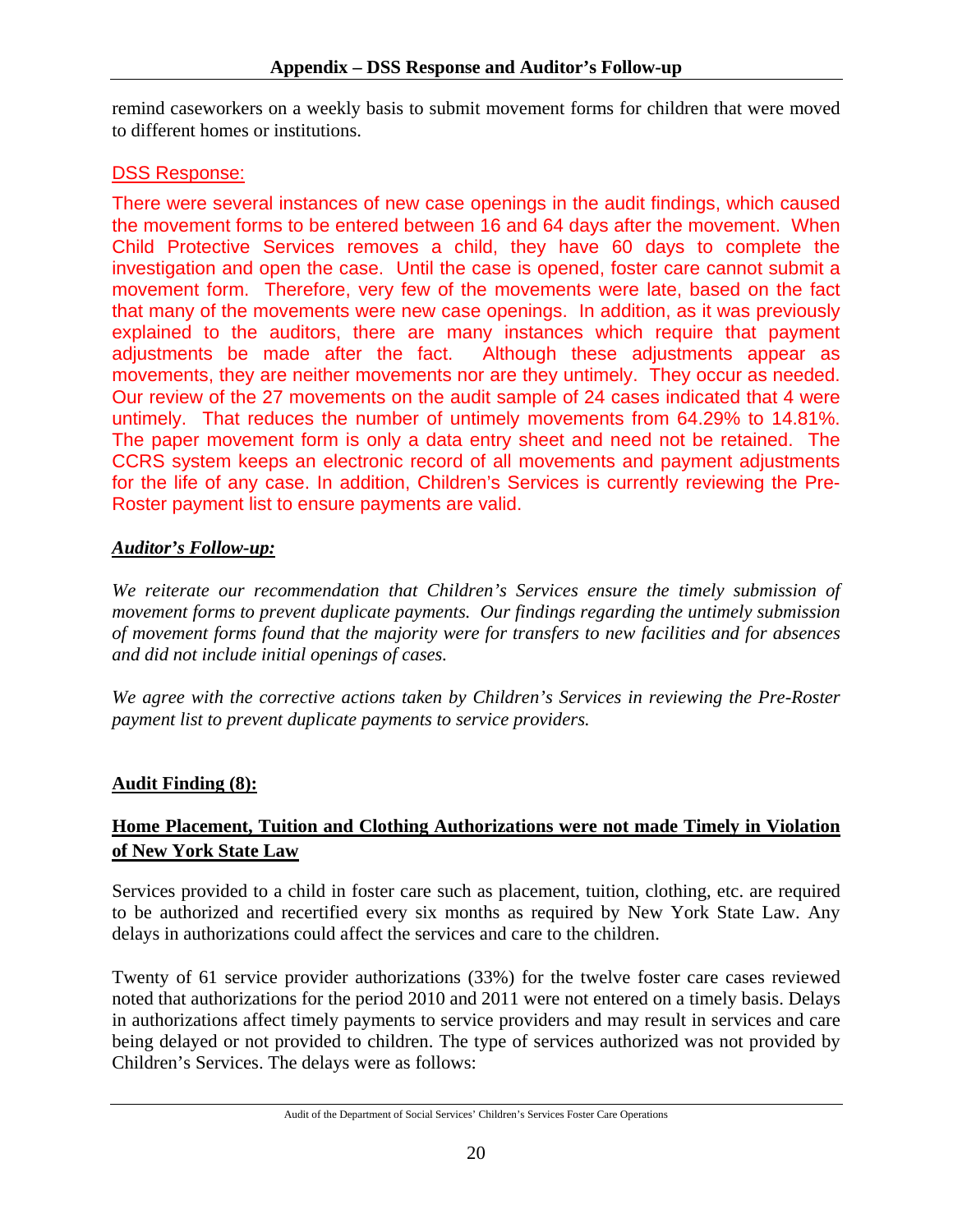- 13 service authorizations (21%) were entered 20 to 50 days after the beginning date of the authorization period; and
- seven service authorizations (12%) were entered 51 to 87 days after the beginning date of the authorization period.

### DSS Response:

There were no instances in which delays in authorizations affected the services or care provided to children in the custody of NCDSS.

### *Auditor's Follow-up:*

*We reiterate our recommendation that Children's Services authorize and recertify services to children as required by New York State Law to ensure there are no delays in the care provided to children.* 

### **Audit Finding (9):**

### **Written Operating Procedures for Foster Care Services are not Available**

Written policies and procedures are an important component of an organization's internal control environment; they establish and communicate to staff the manner in which to conduct the day-today operations of the organization. Children's Services employees rely on the manuals and regulations of the New York State Office of Children and Family Services for guidance in administering foster care services. The NYS OCFS manual does not cover DSS' Children's Services internal foster care daily operational procedures.

Children's Services does not have written policies or procedures for its daily processing:

- entering movement forms;
- the authorizations of provider services into the New York State Welfare Management System/Benefits Issuance and Control System;
- the certification of foster boarding homes; and
- standardization of field logs.

Daily workflow procedures are not documented and disseminated to staff to ensure operations are efficiently maintained.

### DSS Response:

The auditors were presented with a Nassau County DSS Children's Services Foster Care Manual at the beginning of the audit. The manual is a comprehensive guideline of foster care and related units and is utilized in conjunction with NYS OCFS guidelines. The manual includes the mission statement, foster care basics, legal basis, facts and figures, annual budget, and table of organization, a procedural narrative for foster care, adoption, home finding, the PINS Unit and the RRS Unit, as well as summary reports for